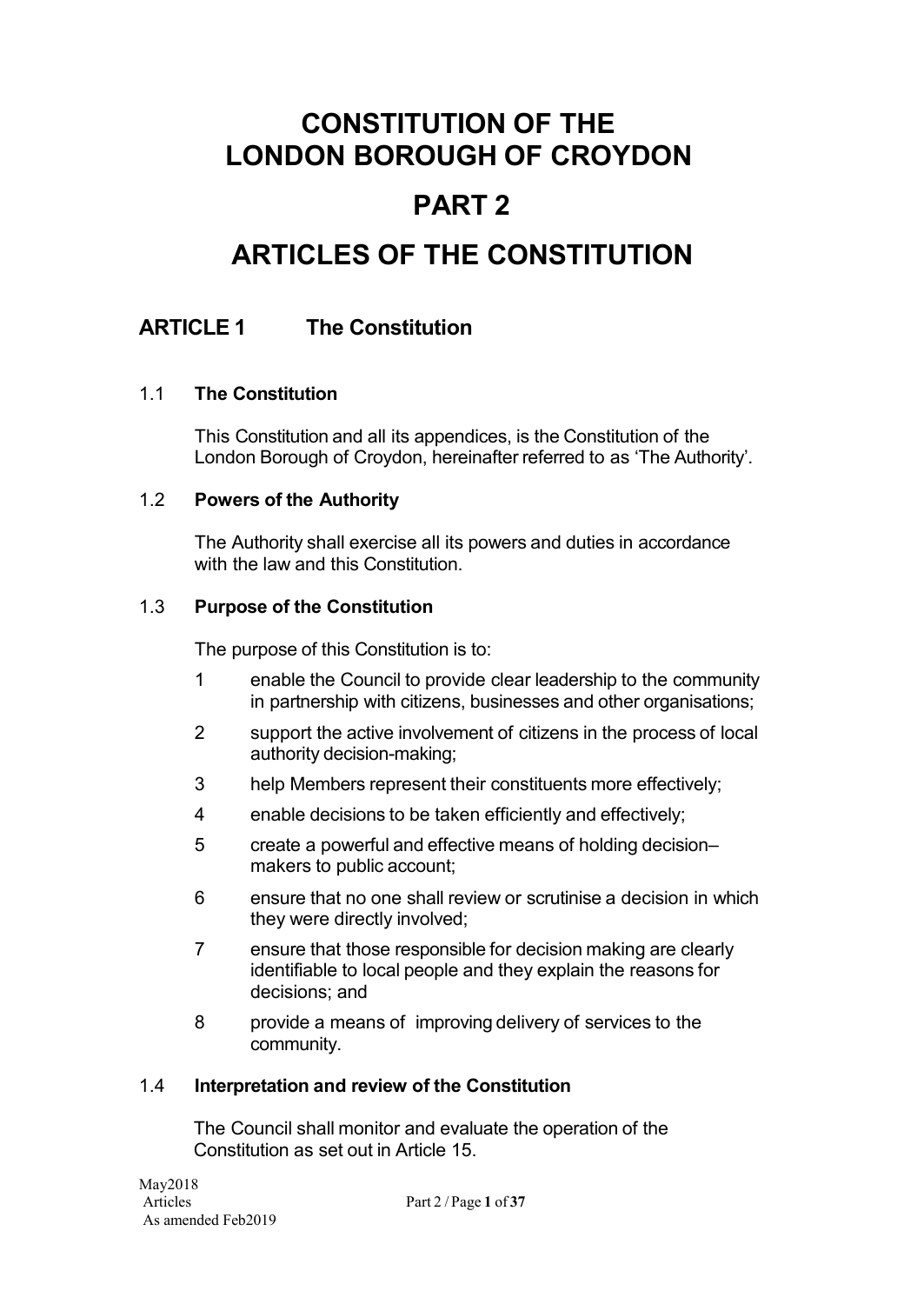### **ARTICLE 2 Members**

### 2.1 **Composition and eligibility**

- (a) **Composition.** The Council shall comprise 70 Members.With the exception of Park Hill and Whitgift which shall return one Member, and the following Wards which shall each return two Members: Addiscombe East, Kenley, New Addington North, New Addington South, Norbury and Pollards Hill, Norbury Park, Old Coulsdon, Purley Oaks and Riddlesdown, Selhurst, Selsdon and Addington Village, Selsdon Vale and Forestdale, and Shirley South, three Members shall be elected by the voters of eachWard in accordance with a scheme drawn up by the Boundary Committee for England and approved by the Electoral Commission.
- (b) **Eligibility.** Only registered voters of the Borough or those living or working (as provided by statute) there shall be eligible to hold the office of Member.

### 2.2 **Election and terms of Members**

The regular election of Members shall be held on the first Thursday in May every four years. The terms of office of Members shall start on the fourth day after being elected and shall finish on the fourth day after the date of the next regular election. In the event of a vacancy occurring between regular elections, a by-election will be held in accordance with statutory provisions.

### 2.3 **Roles and functions of all Members.**

- (a) **Key roles.** All Members shall:
	- (i) collectively as members of the Council be the ultimate policy-makers and carry out a number of strategic and corporate management functions;
	- (ii) represent their communities and bring their views into the Council's decision-making process, i.e. become an advocate of and for their communities;
	- (iii) deal with individual casework and act as an advocate for constituents in resolving particular concerns or grievances;
	- (iv) balance different interests identified within theirWard and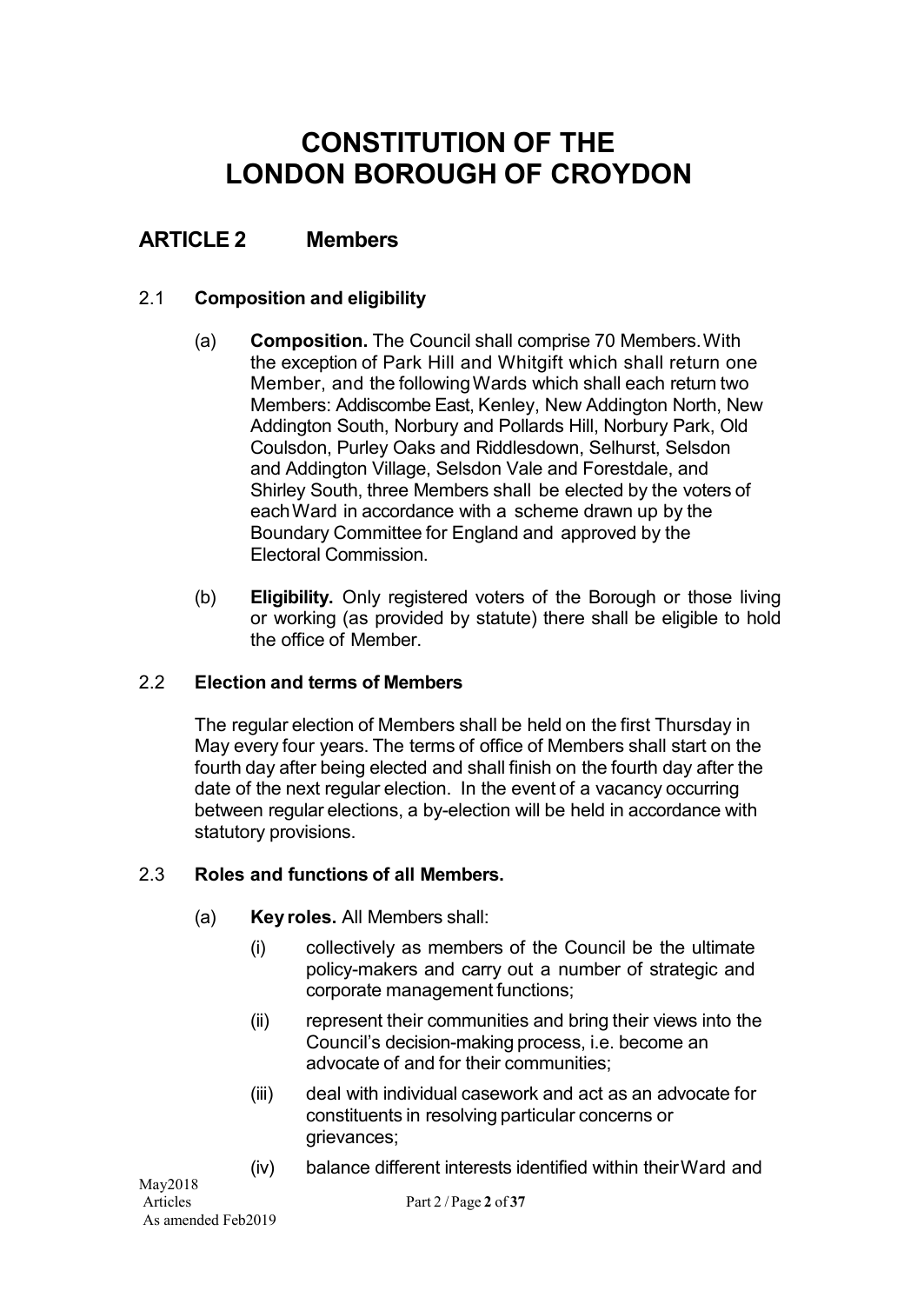represent theWard as a whole;

- (v) be involved in decision taking and/or the scrutiny function;
- (vi) be available to represent the Council on other bodies; and
- (vii) maintain the highest standards of conduct and ethics.

### (b) **Rights and Duties**

- (i) Members shall have such rights of access to such documents, information, land and buildings of the Council as are necessary for the proper discharge of their functions and in accordance with the law.
- (ii) Members shall not make public, information which is confidential or exempt without the consent of the Council or divulge information given in confidence to anyone other than a Member or officer entitled to know it.
- (iii) For these purposes, "confidential" and "exempt" information are defined in the Access to Information Procedure Rules in Part 4B of this Constitution.

### 2.4 **Conduct**

Members shall at all times observe the Members' Code of Conduct Members and co-opted Members as set out in Part 5I of this Constitution.

### 2.5 **Allowances**

Members shall be entitled to receive allowances in accordance with the Scheme of Members' Allowances set out in Part 6A of this Constitution.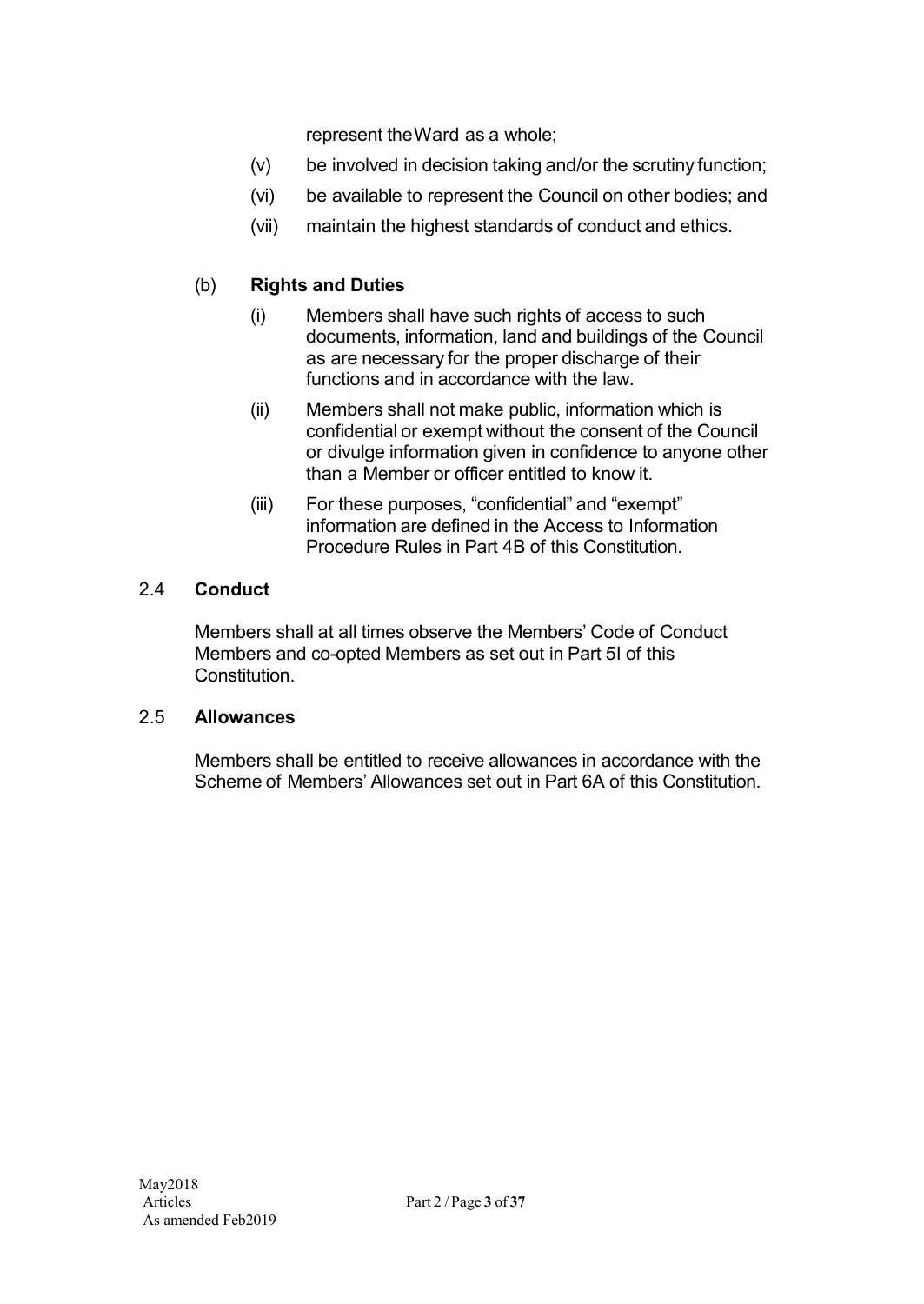### **ARTICLE 3 Citizens and the Council**

### 3.1 **Citizens' Rights**

Citizens have the following rights. Their rights to information and to participate are explained in more detail in the Access to Information Rules in Part 4 of this Constitution:

- (a) **Voting.** Citizens on the electoral roll for the Borough have the right to vote in local, national and European elections in accordance with statutory provisions.
- (b) **Petitions.** i) Citizens on the electoral roll for the Borough may sign a petition to request a referendum for an Elected Mayor form of Constitution. ii) Local People (working, studying or resident in the Borough) may sign a petition to request particular actions.
- (c) **Information.** Citizens have the right to:
	- (i) attend meetings of the Full Council, its Committees and Sub Committees, the Cabinet and its Committees except where confidential or exempt information is likely to be disclosed and the meeting is therefore held in private;
	- $(ii)$  find out what key decisions shall be taken and when;
	- (iii) see reports and background papers and any records of decisions made by the Council, its Committees or Sub Committees, the Cabinet or its Committees except where these contain confidential or exempt information;
	- (iv) inspect the Council's accounts and make their views known to the external auditor; and
	- (v) inspect the Register of Members' Interests.
- (d) **Participation.** Citizens have the right to participate at Full Council meetings through Public Question Time and may be invited to contribute to investigations by any Committee or Sub Committee charged with a scrutiny role.
- (e) **Complaints.** Citizens have the right to complain to:
	- (i) the Council itself under its complaints schemes;
	- (ii) the Ombudsman after using the Council's own complaints scheme;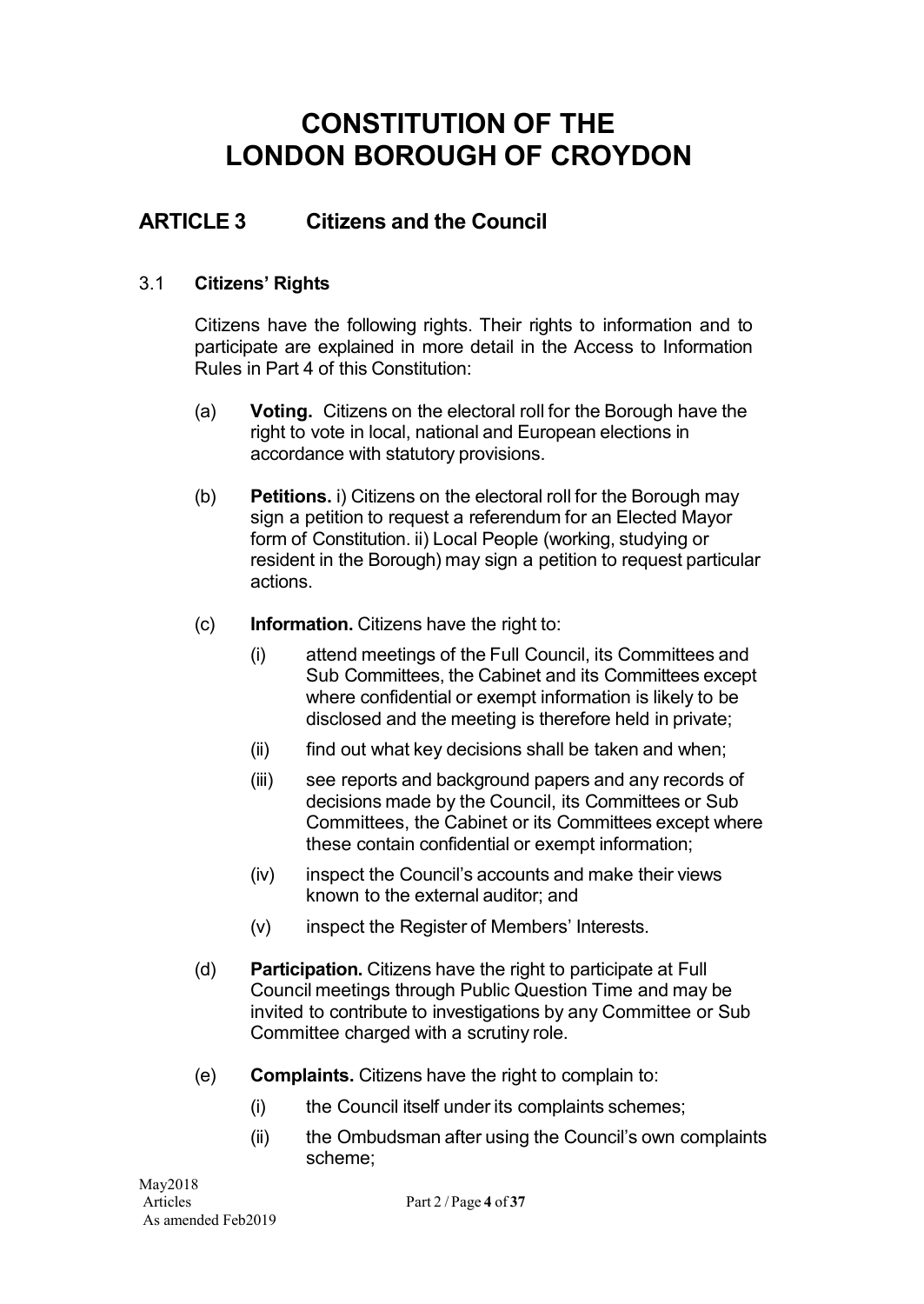(iii) the Monitoring Officer of the London Borough of Croydon about an alleged breach of the Members' Code of Conduct.

### 3.2 **Citizens' Responsibilities**

Citizens must not be violent, abusive or threatening to Members or staff and must not wilfully harm things owned by the Council, Members or staff.

Citizens are encouraged to make conscientious use of their roles as both voters and members of a wider community. In particular by:

- (a) voting at every opportunity;
- (b) respecting the expression of differing opinions in public debate;
- (c) promoting tolerance and respect between their fellow citizens; and
- (d) individually and collectively seeking information about the decision-making role of Members and respecting the Authority's procedures which give effect to a representative democracy.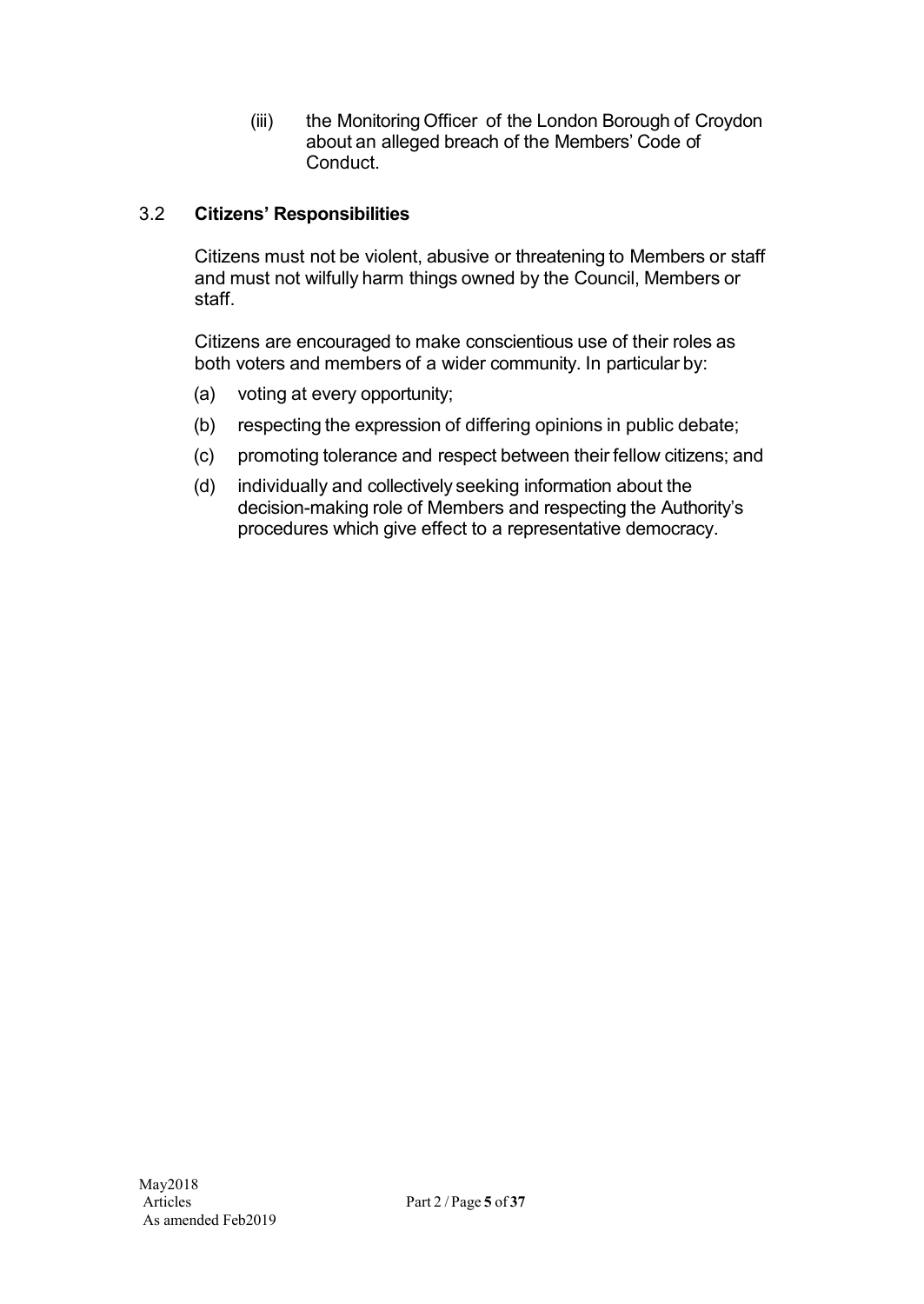## **ARTICLE 4 The Full Council**

### 4.1 **Functions of the Full Council**

Unless otherwise delegated to a Committee or Officer the Council shall exercise the following functions:

- (a) adopting and changing the Constitution with the exception of matters allocated to the Leader (and or Cabinet as appropriate) and related Procedure Rules and subject to the provisions of Article 15 in relation to minor and consequential amendments and of Article 16 in relation to the powers of the Leader and Cabinet and certain Committees to agree protocols;
- (b) defining, approving or adopting the Policy Framework, approving and adopting the Budget and any application to the Secretary of State in respect of any Housing Land Transfer;
- (c) subject to the special urgency procedure contained in the Access to Information Procedure Rules in Part 4B of this Constitution, making decisions about any matter in the discharge of an executive function which is covered by the Policy Framework or the Budget where the decision maker is minded to make it in a manner which would be contrary to the Policy Framework or contrary to or not wholly in accordance with the Budget if the procedure for approval in Part 4E has not been complied with;
- (d) appointing the Mayor and notes the appointment of the Deputy Mayor;
- (e) appointing and removing the Leader;
- (f) agreeing and amending the terms of reference for non-executive Committees, deciding on their composition and making appointments to them; [The Council Solicitor is empowered to make in year appointment to committees after consultation with party whips];
- (g) appointing representatives to outside bodies at the Annual Meeting [In respect of Executive appointments the Leader and Cabinet or the Council Solicitor, after consultation with the relevant Cabinet Member may make appointments to outside bodies as necessary during the year. In respect of Non-Executive appointments the General Purposes and Audit Committee or the Council Solicitor after consultation with the Chair of the General Purposes and Audit Committee may make appointments to outside bodies as necessary during the year.];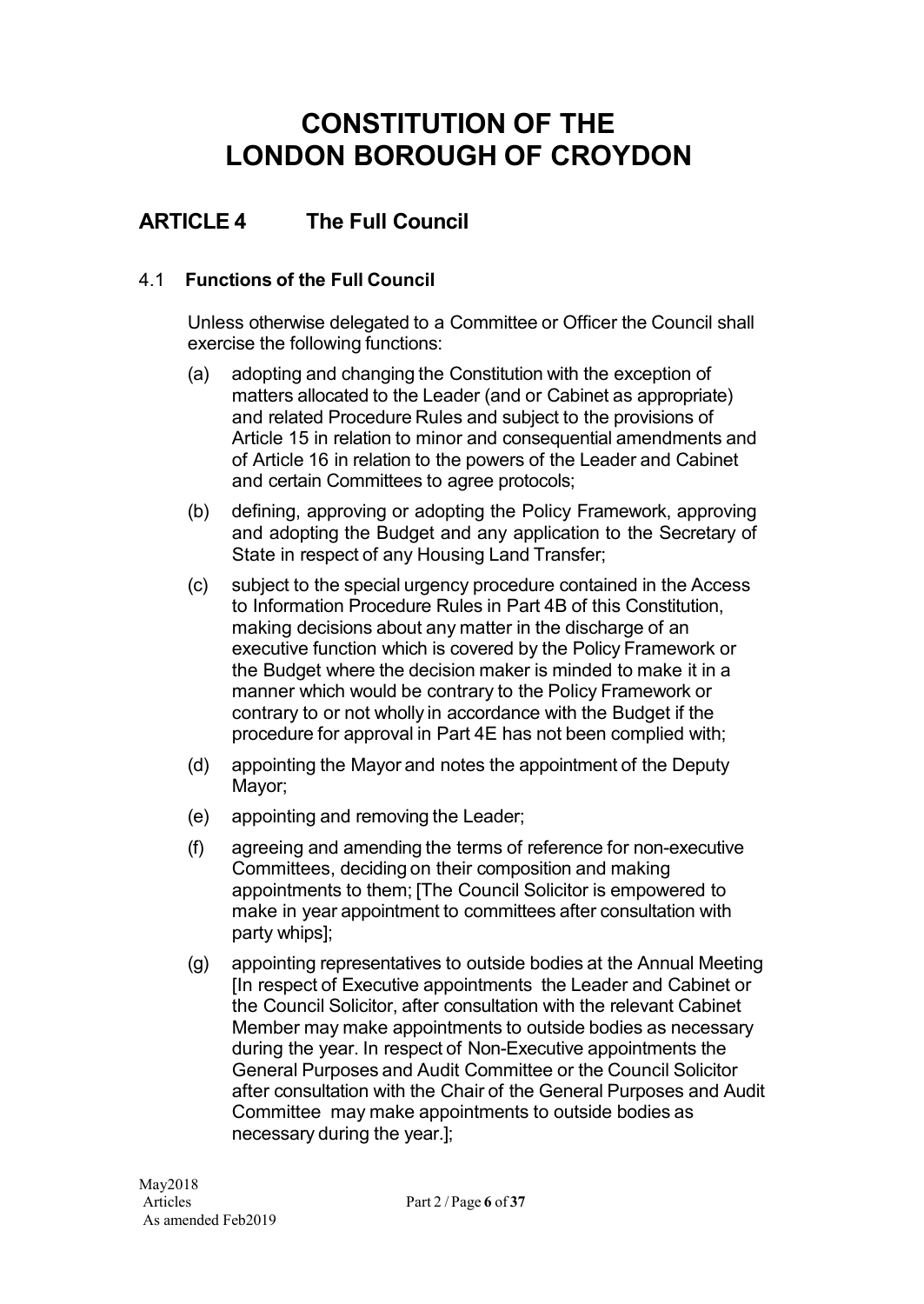- (h) adopting an allowances scheme under Article 2.05;
- (i) changing the name of the area, conferring the title of Honorary Alderman or Alderwoman or granting Freedom of the Borough, conferring the title of Honorary Recorder;
- (j) confirming the appointment of the Head of the Paid Service;
- (k) Following receipt of a report from Appointments Committee under the Staff Employment Procedure Rules, to consider disciplinary action, including dismissal of the Head of Paid Service, Chief Finance Officer or Monitoring Officer. Before the taking of a vote at the relevant Council meeting on whether or not to approve such a dismissal, full Council must take into account, in particular:

(a) any advice, views or recommendations of the Appointments Committee;

(b) the conclusions of any investigation into the proposed dismissal; and

(c) any representations from the relevant officer.

- (l) making, amending, revoking, re-enacting or adopting bylaws and promoting or opposing the making of local legislation or Private Members' bills and/or Local Acts;
- (m) any other non-executive functions which the Council has decided should be undertaken by itself;
- (n) consider reports of the Scrutiny and Overview Committee, together where necessary with the response of the Leader and Cabinet or relevant non-executive Committee as appropriate;
- (o) approval of a three-year Statement of Principles under section 349 of the Gambling Act 2005 and passing a resolution that no casino premises licences will be granted by the Authority under section 166 of the Gambling Act 2005;
- (p) approve the pay policy statement; and
- (q) any other matters which by law must be reserved to the Council.

### 4.2 **Meanings**

- (a) **PolicyFramework.** The policy framework which the Council has reserved to itself to approve, means the Plans Policies and Strategies set out in the appendix to this Article.
- (b) The Council may add further significant plans and strategies to the Policy Framework as it sees fit from time to time.
- (c) **Budget.** The Budget includes the allocation of financial resources to different services and projects, proposed contingency funds, setting the Council Tax and decisions relating to the control of the Council's borrowing requirement,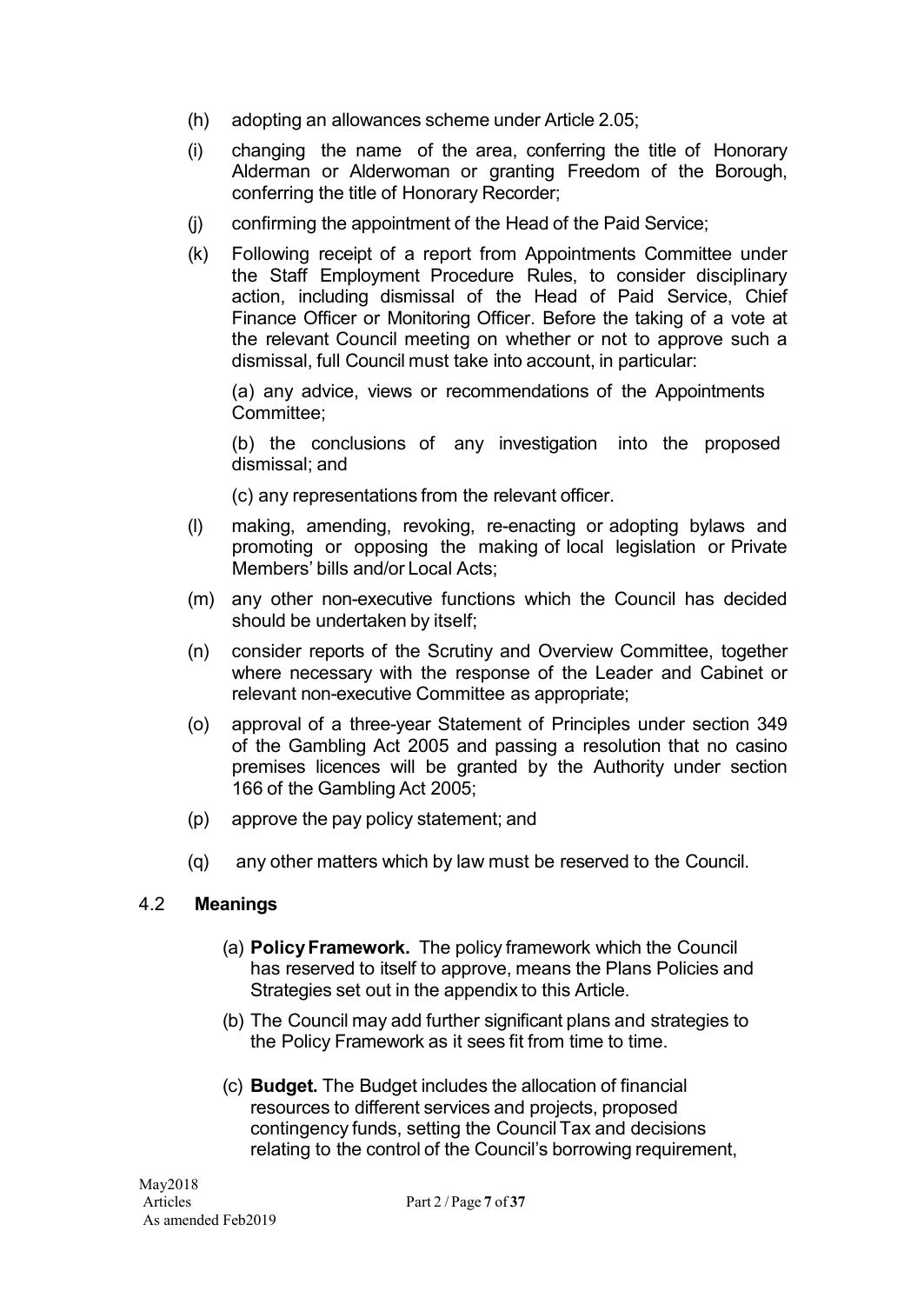the control of its capital expenditure and the setting of virement limits.

(d) **Housing Land Transfers.** To authorise applications under Section 135 of the Leasehold Reform, Housing and Urban Development Act 1993 to the Secretary of State to include a qualifying disposal in the disposals programme or to dispose of land under Section 32 or 43 of the Housing Act 1985 where the specific consent of the Secretary of State is required.

### 4.3 **Full Council Meetings**

There are four types of Full Council meetings:

- (a) the Annual Meeting;
- (b) Ordinary Meetings;
- (c) Extraordinary Meetings; and
- (d) Special Meetings.

These meetings shall be conducted in accordance with the Council Procedure Rules in Part 4A of this Constitution.

### 4.4 **Responsibility for Functions**

The Council has set out in Part 3 of this Constitution the responsibilities for the Council's functions, which are not the responsibility of the Leader and Cabinet.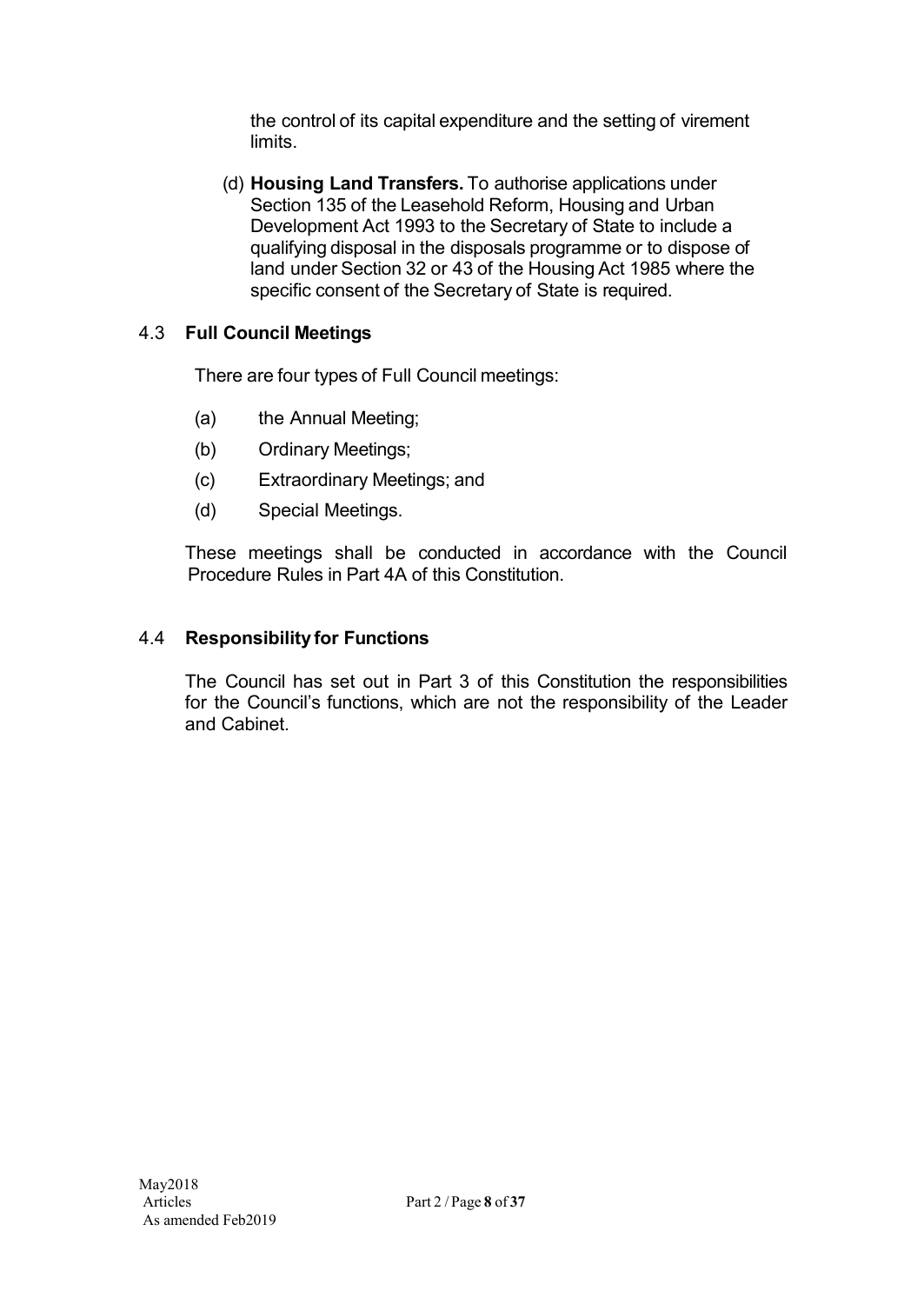### **Appendix to Article 4.02**

### **PolicyFramework.**

- 1. Equality Strategy;
- 2. Health andWell Being Strategy;
- 3. Community Safety Strategy;
- 4. Children and Young Persons Plan;
- 5. Initial Local Implementation (Transport) Plan;
- 6. Annual Council Budget
- 7. Licensing Statement;
- 8. Gambling Strategy;
- 9. The Admission arrangements for Community schools;
- 10.The plans and strategies for planning, development and conservation in the Borough comprising the Croydon Plan and other approved and adopted development plan documents and supplementary planning documents which make up the Local Development Framework for Croydon;
- 11.Plans, Policies and Strategies which together make up the Housing Strategy;
- 12.Youth Justice Plan.
- 13.The Making or revising of a Council Tax Reduction Scheme

May2018

Articles Part 2 / Page **9** of **37**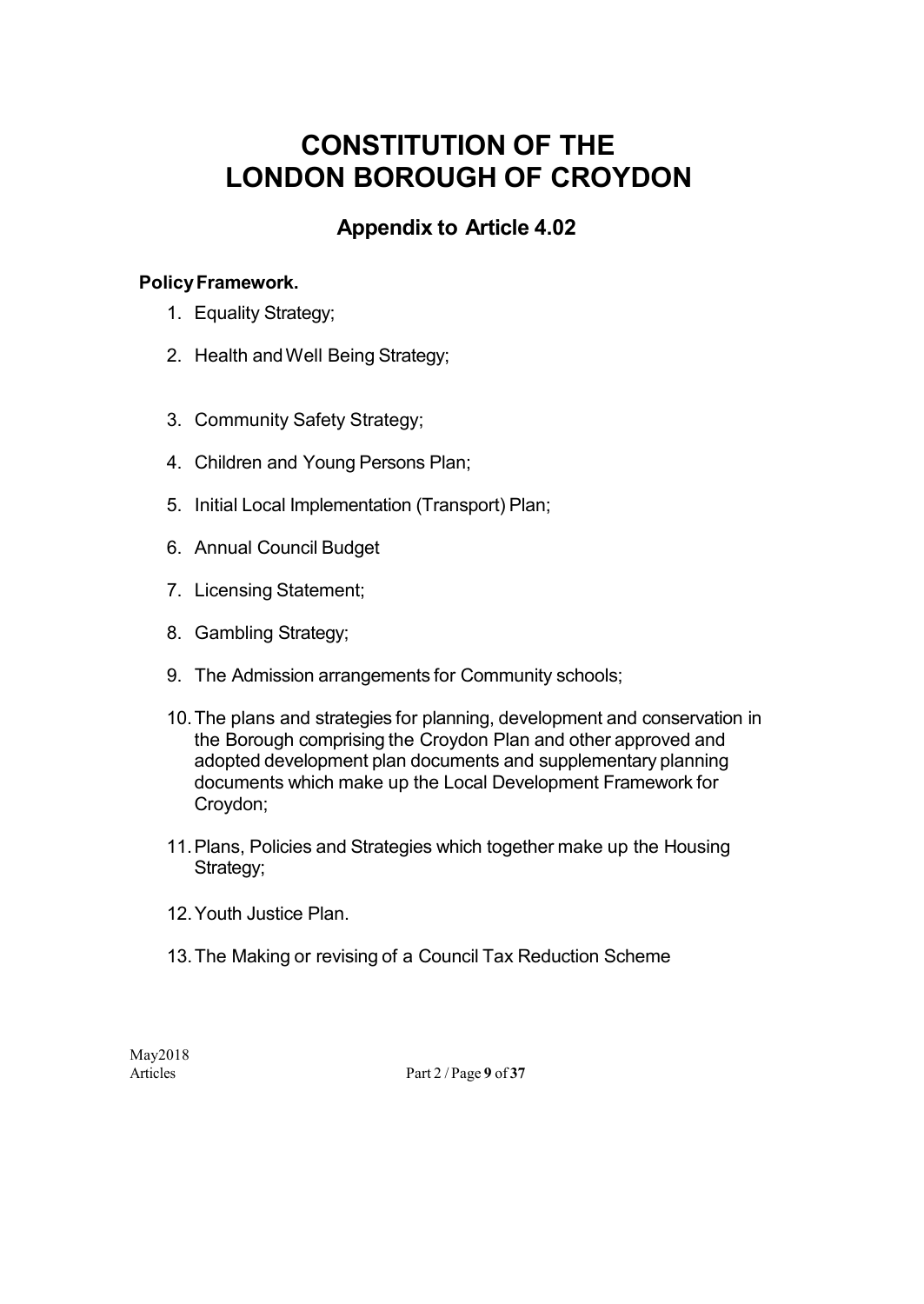14.Exercise of the power to determine further discounts for certain dwellings and set higher amount of council tax in respect of long term empty dwellings under sections 11A and 11B of the LGFA 1992, as amended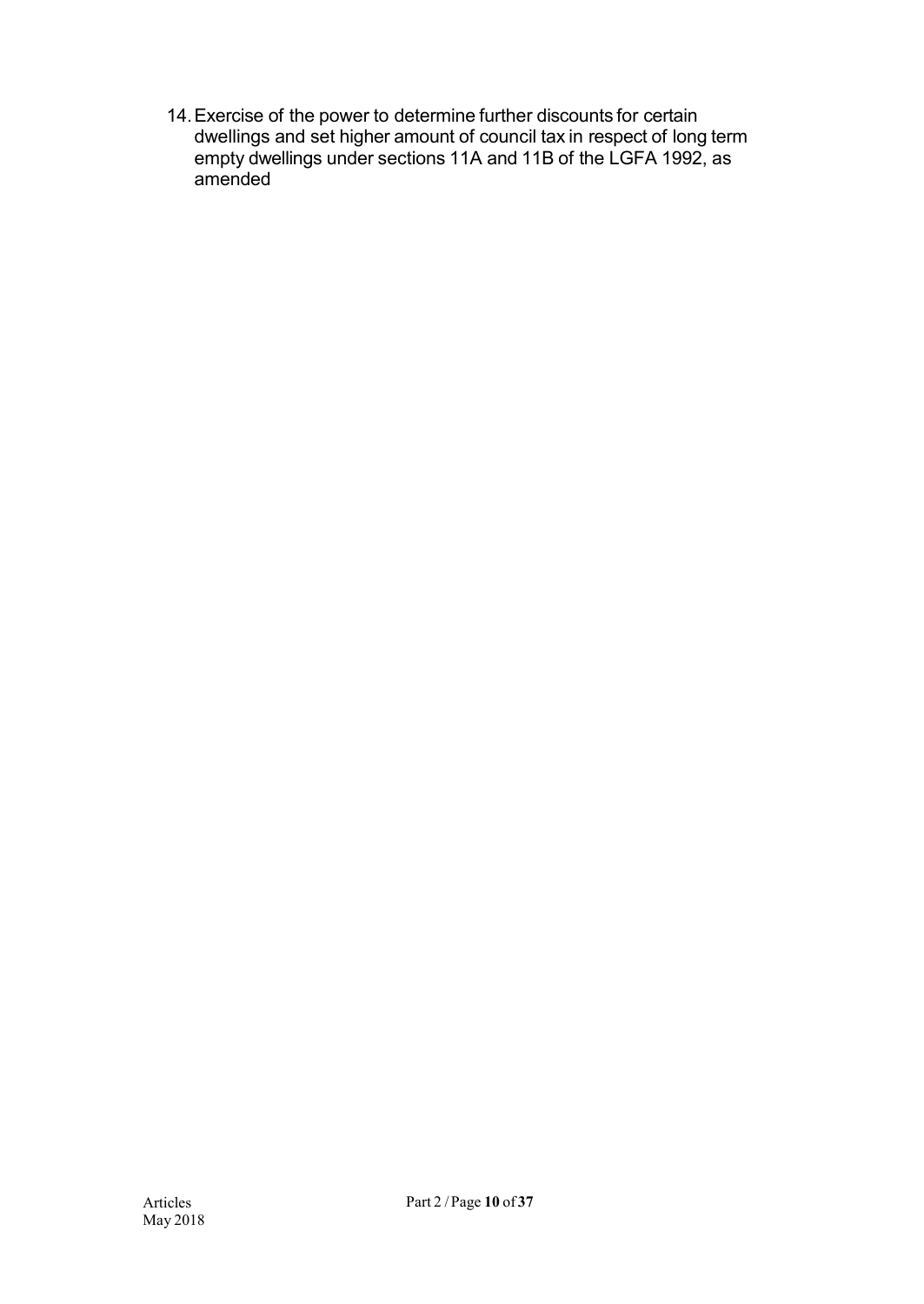### **ARTICLE 5 The Mayor**

### 5.1 **Role and functions of the Mayor**

A Mayor shall be elected by the Council annually and shall have the following roles and functions:

- (a) The Mayor shall be the ceremonial representative of the Council, taking precedence on all such occasions.
- (b) The Mayor, or in the Mayor's absence the Deputy Mayor, shall chair meetings of the Full Council and in this connection, shall exercise all the powers and duties described in the Council Procedure Rules as set out in Part 4 of this Constitution.

The Mayor shall have the following responsibilities:

- (c) to uphold and promote the purpose of the Constitution and to interpret it when necessary;
- (d) to preside over meetings of the Full Council so that its business can be carried out efficiently and with regard to the rights of Members and the interests of the community;
- (e) to ensure that the Full Council meeting is a forum for the debate of matters of concern to the local community and, subject to the arrangements for Scrutiny and Overview set out at Article 6, the place at which Members who are not Members of the Cabinet or a Committee Chair are able to hold the Leader and Cabinet and Committee Chairs to account;
- (f) to promote public involvement in the Council's activities; and
- (g) to attend such civic and ceremonial functions as are appropriate.

### 5.2 **Continuing Membership in Council Election Year**

In a year when the term of office of the Mayor spans full Council elections the Mayor shall, unless he/she resigns or becomes disqualified, continue in office and remain as a Member of the Council until his/her successor becomes entitled to act as Mayor notwithstanding that he/she does not seek or achieve re-election as a Member.

In a year when the term of office of the Deputy Mayor spans full Council elections the Deputy Mayor shall, unless he/she resigns or becomes disqualified, continue in office until his/her successor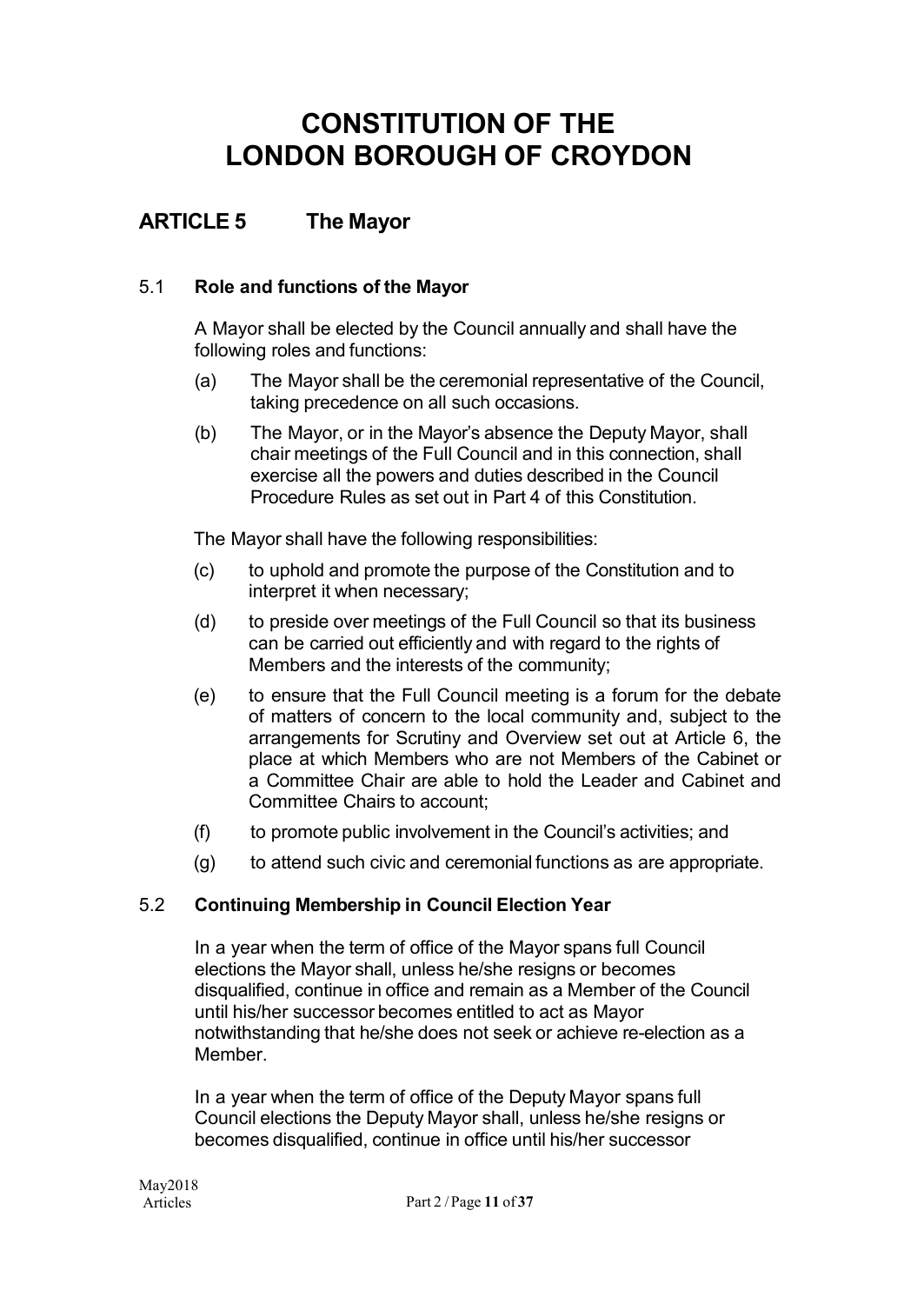becomes entitled to act as Deputy Mayor, but shall not remain as a Member of the Council unless he/she achieves re-election as a Member.

### 5.3 **Voting Rights at the Annual Council Meeting**

- (a) If the person presiding at the Annual Meeting of the Council would have ceased to be a Member of the Council but for the provision at 5.02 above, he/she shall not be entitled to vote at the Annual Meeting except in accordance with (b) below.
- (b) In the case of an equality of votes, the person presiding at the meeting shall give a casting vote in addition to any other vote he/she may have.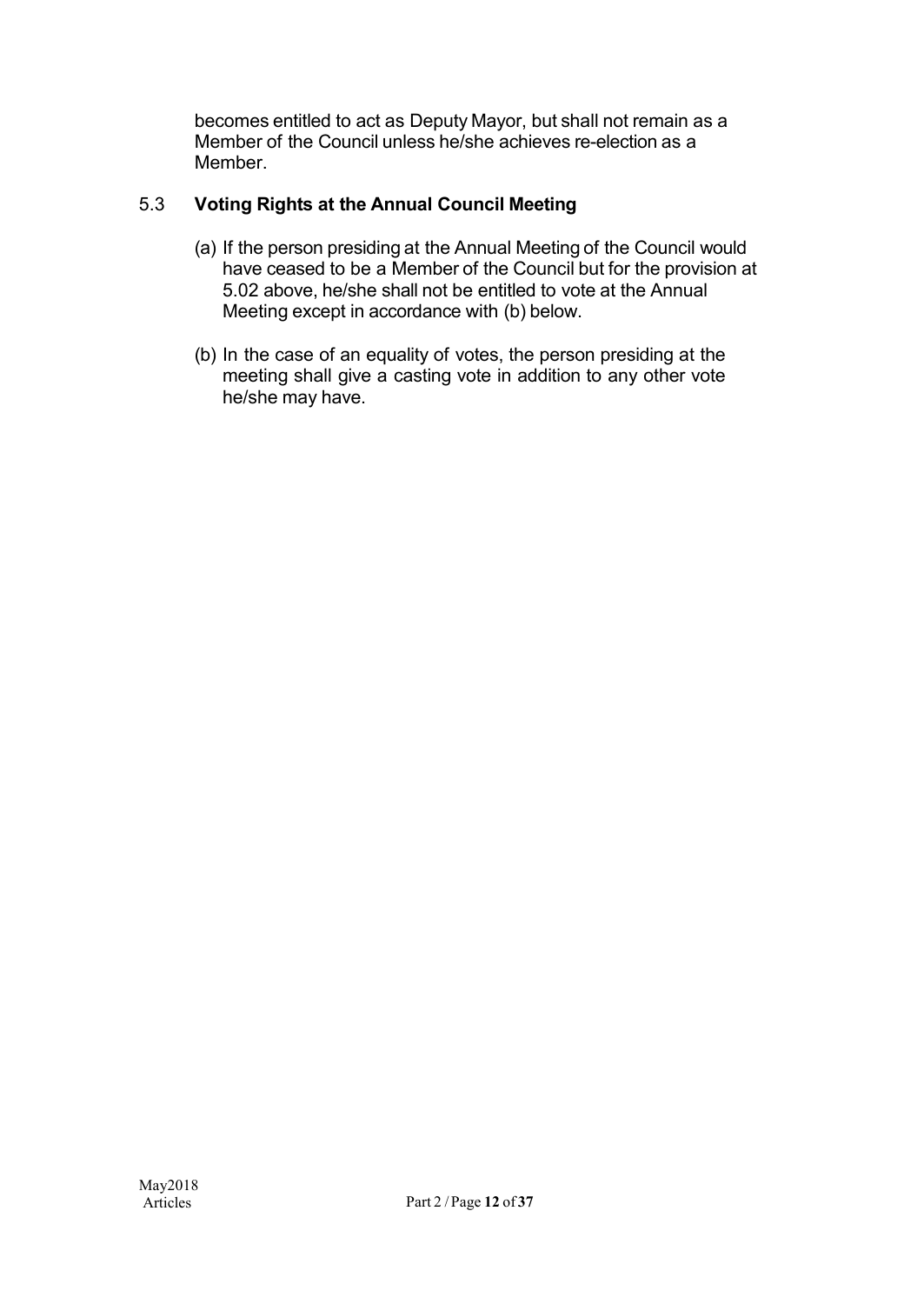### **ARTICLE 6 Scrutinyand Overview**

### 6.1 **Terms of reference**

The Council shall appoint a Scrutiny and Overview Committee to discharge the functions conferred by Section 21 of the Local Government Act 2000, any Regulations made under Section 32 of that Act, the Health and Social Care Act 2001, the Local Government Act 2003, the Police and Justice Act 2006, National Health Service Act 2006, the Local Government and Public Involvement in Health Act 2007, the Localism Act 2011 and the Health and Social Care Act 2012 and any other subsequent legislation.Without prejudice to this legislation, the terms of reference of the Committee are as set out in Part 4 of this Constitution.

#### 6.2 **General Role**

The Scrutiny and Overview Committee may:

- (a) review or scrutinise decisions made or actions taken in connection with the discharge of any of the Executive's or Council's functions;
- (b) review and scrutinise the performance of the Council in relation to its policy objectives, community needs and particular service areas;
- (c) in accordance with statute and statutory regulations, review and scrutinise the work of partner agencies, partnership boards and any other body providing services to the public;
- (d) question members of the Cabinet, Committee Chairs, Council Officers and representatives of partner agencies, partnership boards and any other body providing public services about decisions and performance, whether generally in comparison of service plans and targets over a period of time, or in relation to particular decisions, initiatives or projects;
- (e) make reports or recommendations on matters affecting the area or its inhabitants;
- (f) question and gather evidence from any other person and conduct research and consultation in the analysis of policy issues and possible options;
- (g) make reports and recommendations to the Full Council, the Executive or relevant non-executive Committee, partner agency or Partnership Board in connection with the discharge of any functions;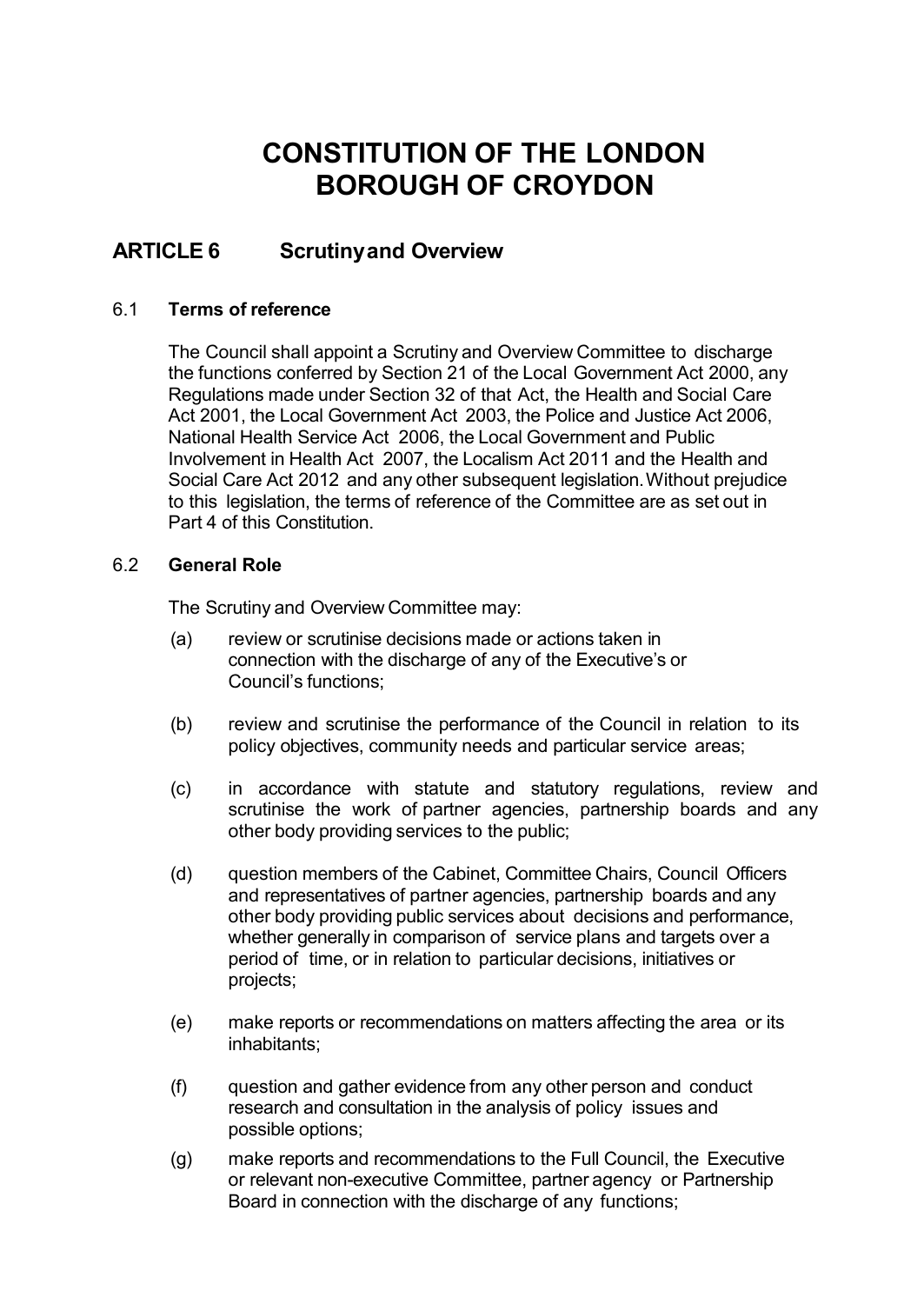- (h) discharge the functions relating to petitions as set out elsewhere in this Constitution;
- (i) receive and discharge the Council's functions in relation to Health Watch referrals and Councillor Call for Action;
- (j) recommend that a key decision made by the Executive but not yet implemented be reconsidered by the Executive;
- (k) appoint such Sub-Committees as may be required in order to discharge the Scrutiny and Overview role and shall allocate areas of responsibility to each Sub-Committee, determine the terms of reference of the Sub-Committees when they are established, appoint the members to the Sub-Committee, including any co-optees and co- ordinate the work programmes of the Sub Committees;
- (l) receive the reports and recommendations of its Sub- Committees;
- (m) report annually to the Council on its work;
- (n) Establish or join Joint Scrutiny Committees in partnership with any other authority to scrutinise Executive decisions taken by Joint Committees established in accordance with Article 11 of this Constitution.

### 6.3 **Application to Scrutinyand Overview Sub-Committees**

Article 6.2 shall apply to any Sub-Committees appointed by the Scrutiny and Overview Committee acting within their respective delegations with the following exceptions:

- Any Scrutiny and Overview Sub-Committees established shall not be permitted to appoint further members or co-optees onto the Sub- Committee.
- With the exception of reports and recommendations from the Children & Young People Scrutiny Sub- Committee, Health & Social Care Scrutiny Sub-Committee and Streets Environment and Homes Scrutiny Sub Committee, any reports and recommendations from the Sub- Committees established by Scrutiny and Overview Committee shall, in the first instance, be considered by the Scrutiny and Overview Committee, and Scrutiny and Overview Committee may thereafter take any of the actions specified in 6.2

If, however, the Council's Health Scrutiny functions have been delegated to a Sub-Committee, any referrals from the Health Watch shall be considered by that Sub-Committee alone.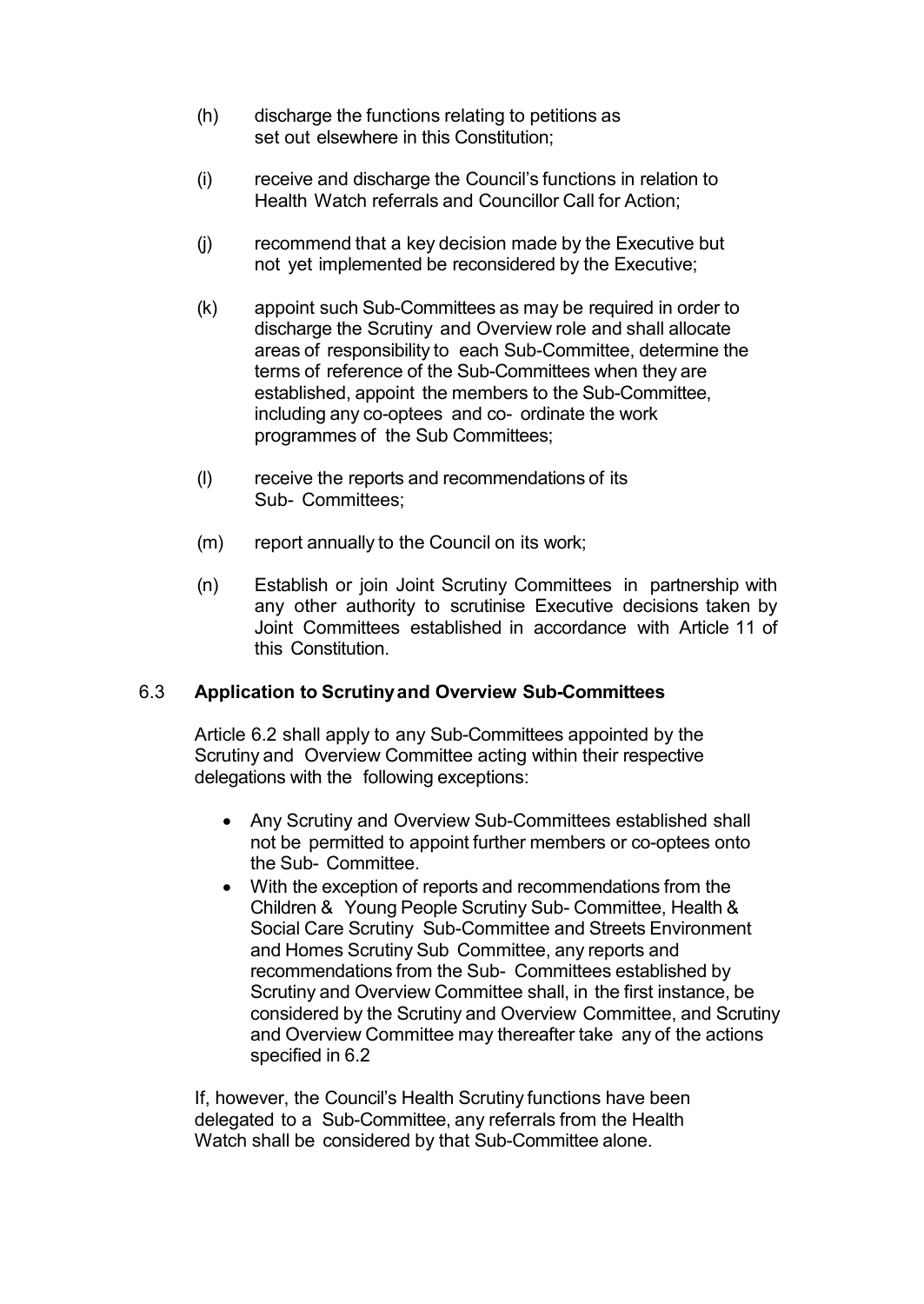### 6.4 **Proceedings of the Scrutinyand Overview Committee and its Sub Committees**

The Committee and Sub Committees shall conduct their proceedings in accordance with the Scrutiny and Overview Procedure Rules set out in Part 4 of this Constitution.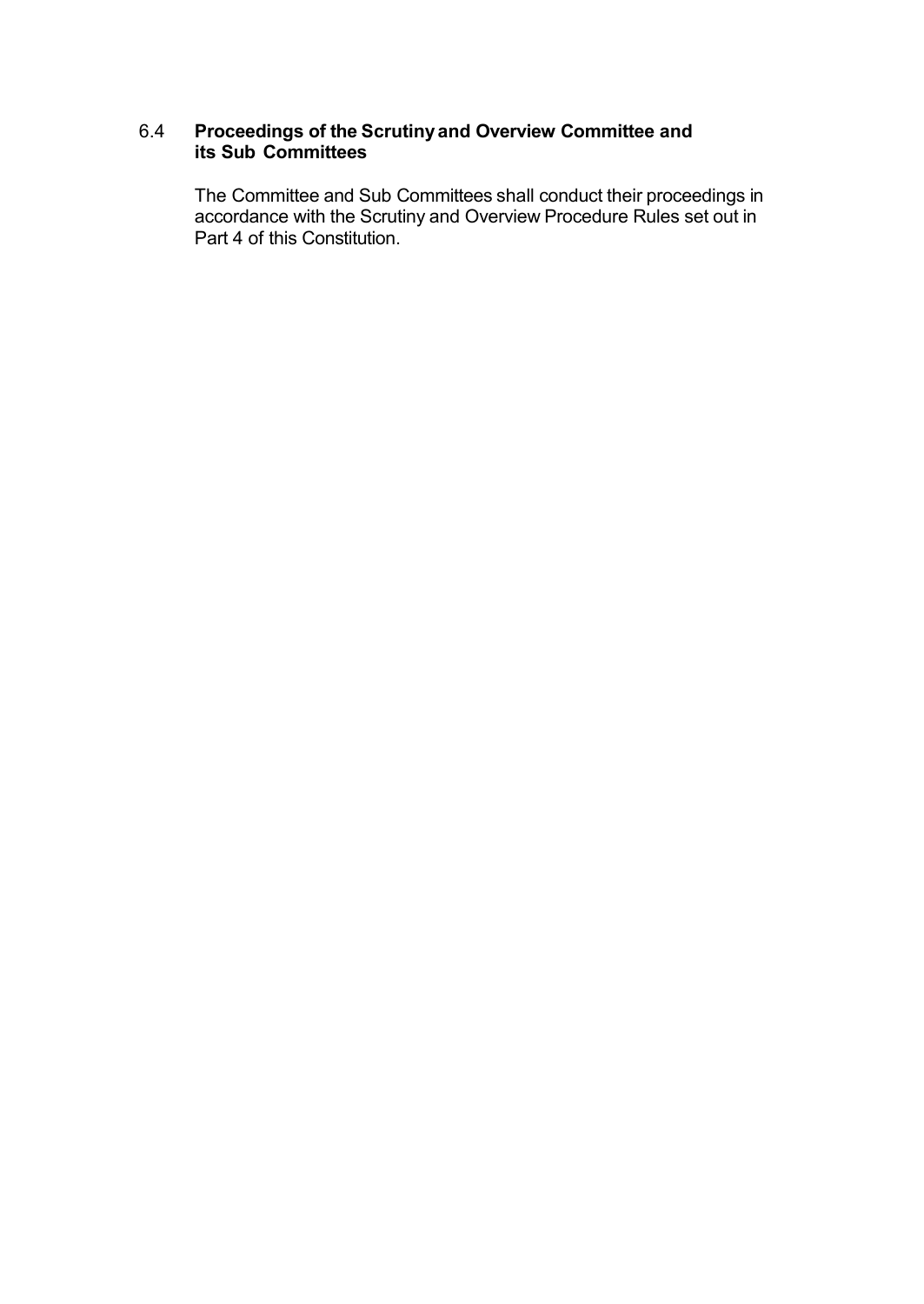### **ARTICLE 7 Executive Arrangements**

### 7.1 **Role**

The Council has allocated to the Leader under the Local Government Act 2000 and Local Government and Public Involvement in Health Act 2007, and any subsequent related legislation, all the powers and duties of the Authority, other than those reserved to the Council or delegated to a non-executive Committee or Sub-Committee, or the Chief Executive of the Council by Statute or this Constitution.

### 7.2 **Form and composition**

The Cabinet shall consist of the Leader appointed by Full Council together with not more than 9 other Members appointed by the Leader at least one of whom shall be the Statutory Deputy Leader.

### 7.3 **Leader**

1. The Leader shall be a Member appointed to the position of Leader by the Council, normally at the Annual Meeting or at the next meeting of the Council after a vacancy arises. Except in an election year when the Leader's term of office ends on the day of the post election Annual Council meeting, the Leader shall hold office for four years or until he/she:

- (a) resigns from office; or
- (b) is suspended from being a Member under relevant statutory provisions (although he/she may resume office at the end of the period of suspension); or
- (c) he/she ceases to be a Member except where the Leader fails to be returned as a Member following an ordinary election of all Members when, unless the Leader resigns, he/she is disqualified or is otherwise removed from office he/she shall continue as Leader until the day of the Annual Meeting; or
- (d) is removed from office by resolution of the Extraordinary Council meeting (such a resolution may only be moved on 10 working days' notice in writing to the Head of the Paid Service of the Council); or
- (e) by resolution of the Council where he/she fails for six months to attend any meeting of the Cabinet, or any Cabinet Committee or, acting alone, fails to discharge any functions which are the responsibility of the Leader then unless the failure was due to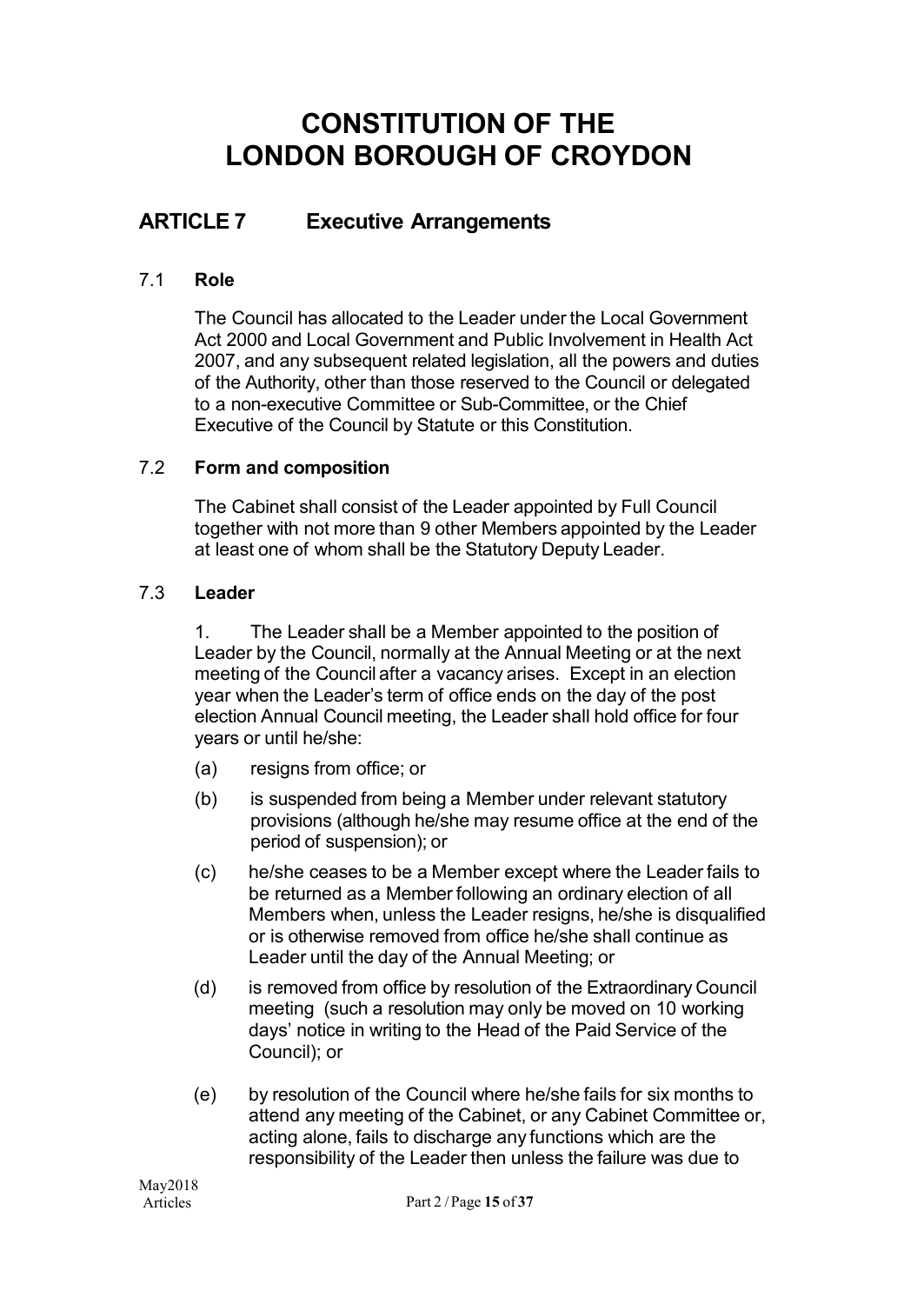some reason approved by the Council, he/she shall cease to be a Member of the Council.

2.

- a. Where the Annual Council Meeting or any other meeting of the Council fails to elect a Leader an Extraordinary Meeting of the Council shall be held within a maximum of ten working days for the purpose of electing a Leader.
- b. Where a meeting of the Council removes a Leader from office then a new Leader is to be elected at that meeting.
- c. Where a Leader resigns then an Extraordinary Meeting of the Council shall be held within ten working days of the receipt of the letter of resignation for the purpose of electing a Leader.

3. In the period between the ordinary election of Members and the appointment of a Leader, if for any reason there is not a Leader in place then any Executive decisions normally reserved to Members which need to be taken as a matter of urgency to protect the interest of the Council or which cannot be delayed until after the appointment of the Leader shall be taken by the Chief Executive in consultation with the Leader of the Group with the overall majority of seats following the election. In the event of there being no Group with an overall majority of seats the Chief Executive shall consult with all Group Leaders.

4. Where the Leader ("Original Leader") ceases to be a Leader in accordance with 7.03.1 (above) the Statutory Deputy Leader shall exercise the powers of the Leader until a new Leader is appointed by the Full Council ("New Leader"). The New Leader shall hold the office for the balance of the remaining term of office of the Original Leader or until such of the conditions of paragraph 7.03.1 shall apply.

### 7.4 **Statutory Deputy Leader**

The Leader shall appoint one Cabinet Member to the position of Statutory Deputy Leader. The Statutory Deputy Leader shall hold office for a period determined by the Leader until he/she:

- (a) resigns from office;
- (b) is suspended from being a Member under relevant statutory provisions;
- (c) is no longer a Member; or
- (d) is removed from office by the Leader.

### 7.5 **Cabinet Members**

1. Cabinet Members shall be Members appointed by the Leader to the position of Cabinet Member with a specific portfolio responsibility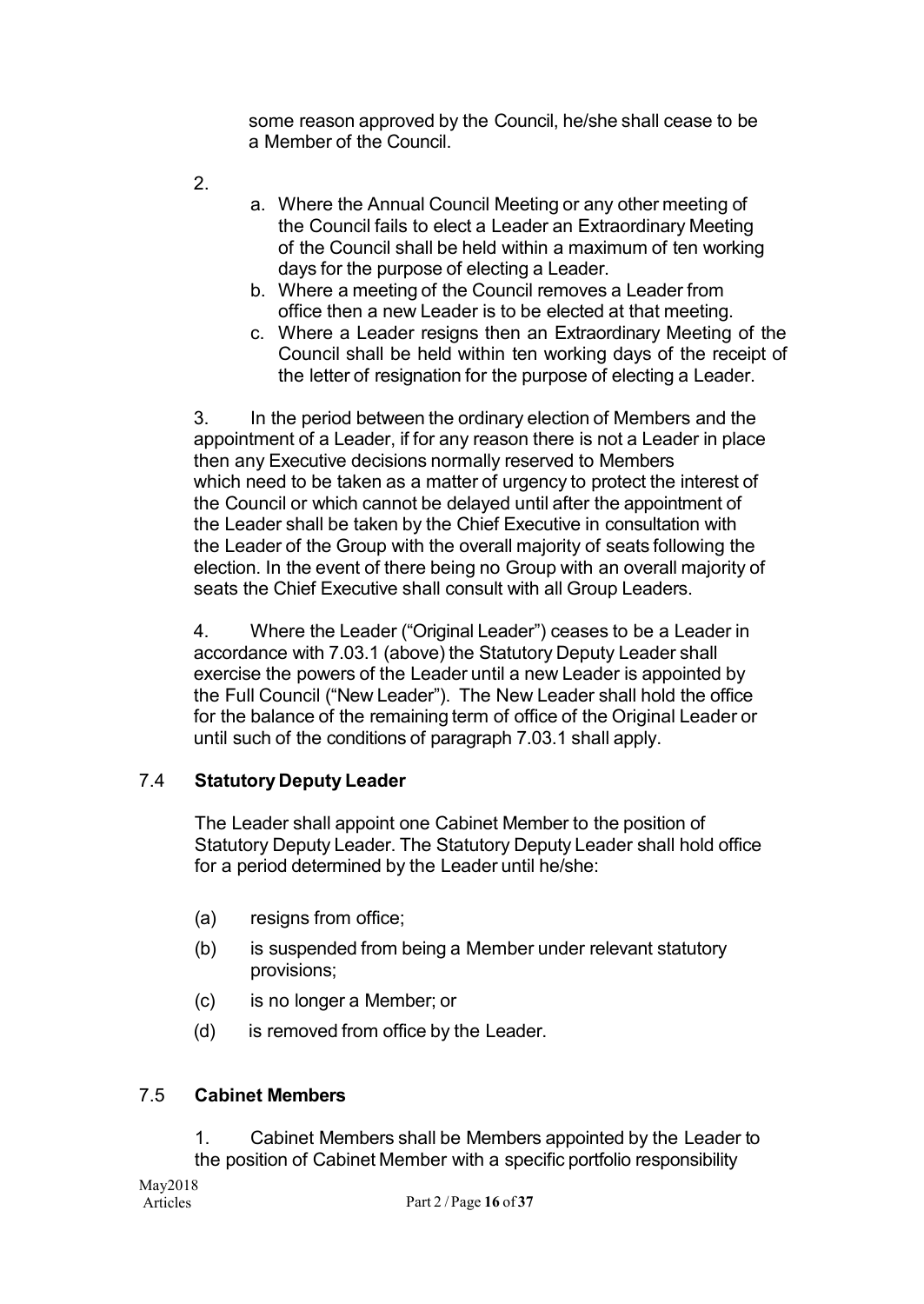for a period determined by the Leader. Cabinet Members shall hold office until they:

- (a) resign from office;
- (b) are suspended from being Members under relevant statutory provisions;
- (c) are no longer Members; or
- (d) are removed from office by the Leader.
- 2. In an election year, the Cabinet Members shall continue to hold office until the day of the Election.

### 7.6 **Cabinet Committees**

The Leader may establish one or more Cabinet Committees to exercise specified delegated executive functions.

### 7.7 **Deputies to Cabinet Members**

The Leader may appoint one or more Members as Deputies to advise a Cabinet Member or Members on particular areas within their portfolio(s). Any such Deputies are not Executive Members and may not exercise the powers of the Executive or vote on any matter for decision at a Cabinet or Cabinet Committee meeting. The areas of responsibility of any Deputies appointed shall be determined and may be varied by the Leader of the Council.

#### 7.8 **Proceedings of the Cabinet**

Proceedings of the Cabinet shall take place in accordance with the Executive Procedure Rules set out in Part 4 of this Constitution.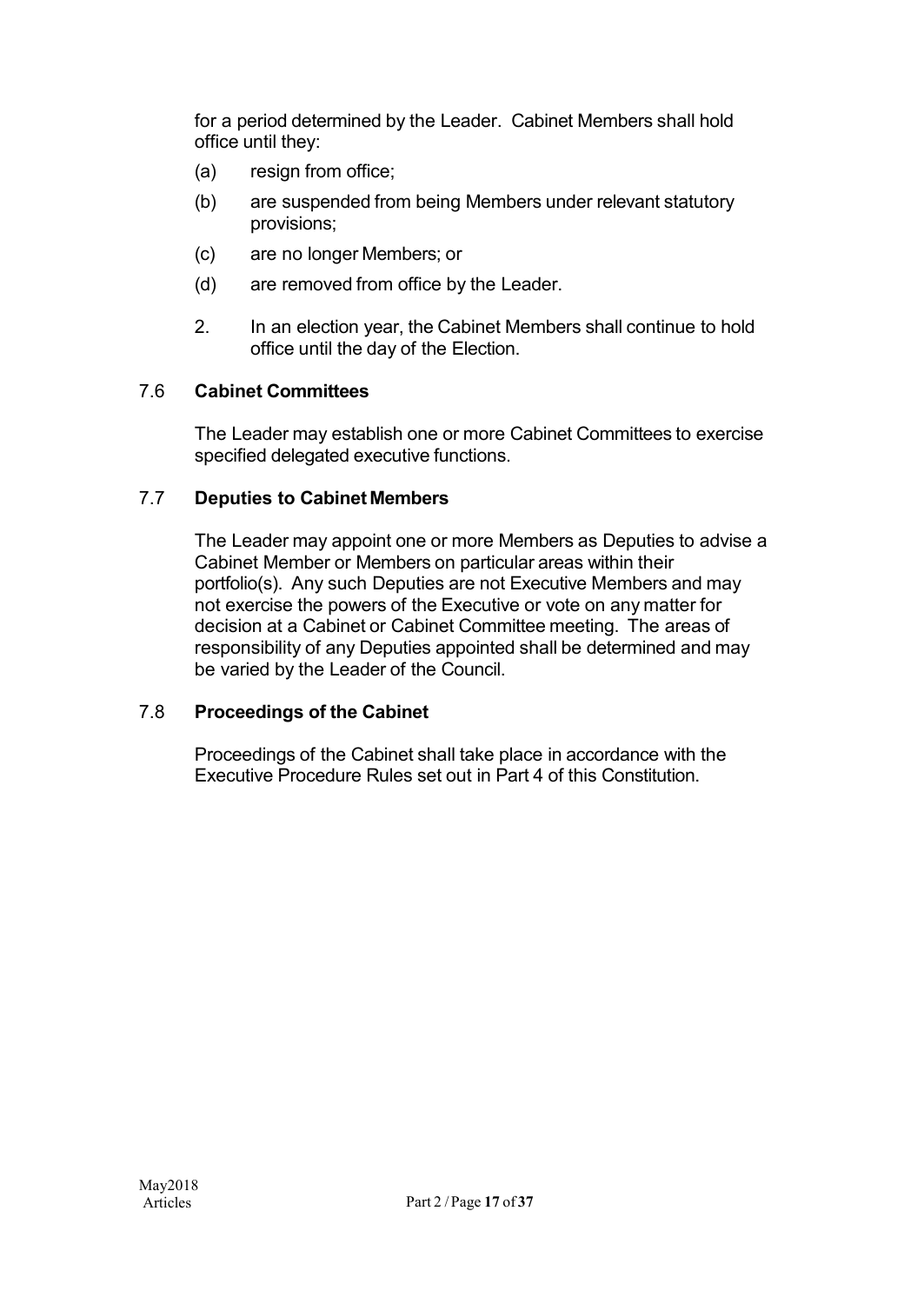### **ARTICLE 8 Non-Executive Committees**

#### **8.1 Non-Executive Committees**

The Council has established Committees in order to discharge its functions and has determined to appoint the Committees named below. Rules of Procedure for these Committees are set out in the Non-Executive Committee Procedure Rules contained in Part 4 of this Constitution.

Committee Membership

**Appointments Committee** 6 Members + 2 independent voting co-optees for specified purposes

**Ethics Committee** 6 Members + 2

independent nonvoting co-optees

#### **General Purposes & Audit Committee** 10 Members + 1

independent Chair for Audit Purposes (nonvoting co-optee) and 1 independent nonvoting co-optee (for Audit Purposes)

| <b>General Purposes &amp; Audit Urgency</b> | 3 Members drawn         |  |  |
|---------------------------------------------|-------------------------|--|--|
| <b>Sub-Committee</b>                        | from the membership     |  |  |
|                                             | of the General Purposes |  |  |

of the General Purposes and Audit Committee excluding Independent Chair and independent non-voting co-optee.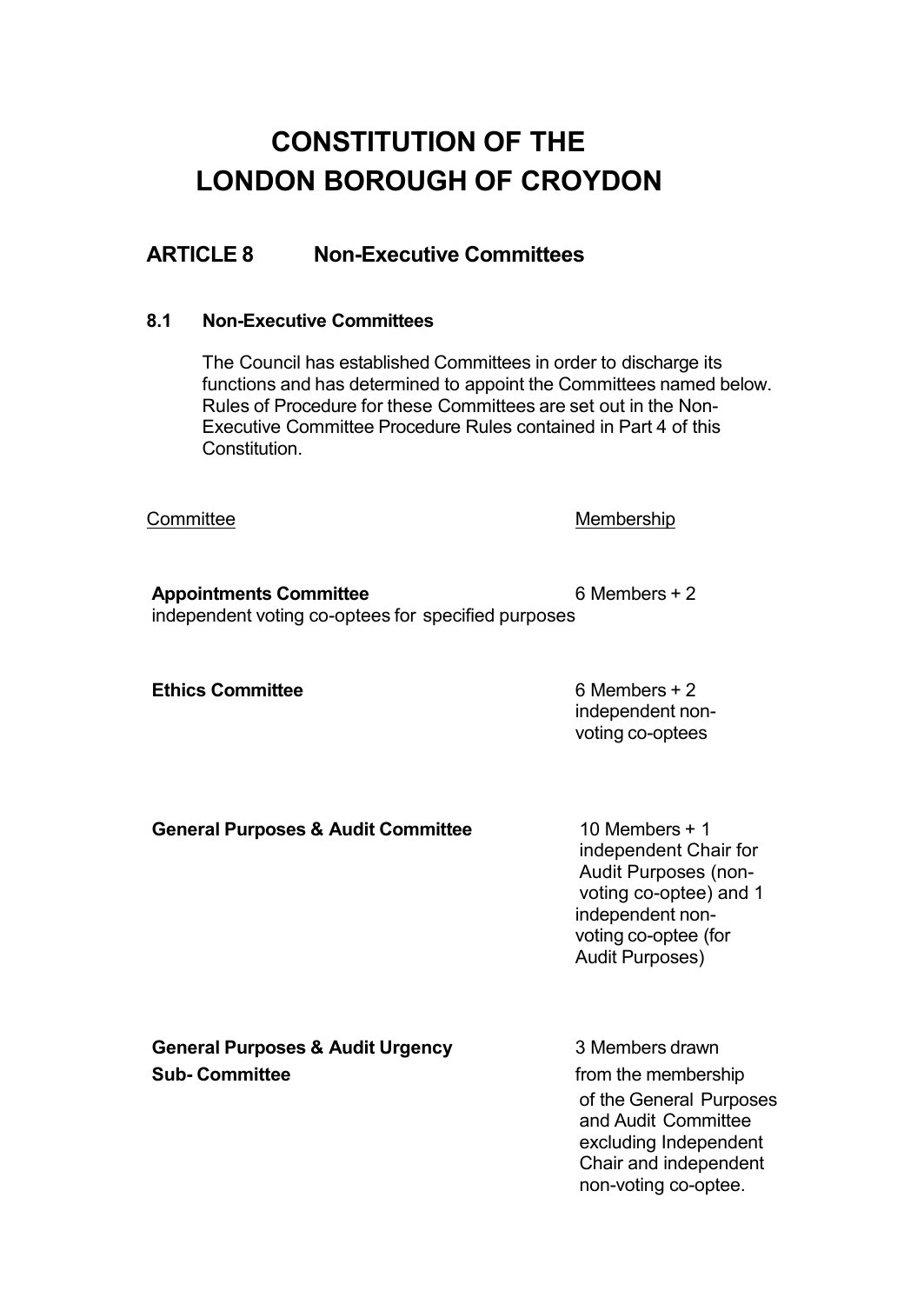#### **Health and Wellbeing Board** 5 Majority Group

#### **Committee Membership**

Members (voting) –such members to include the Cabinet Member for Families Health and Social Care and the Cabinet Member for Children, Young People and Learning 2 Minority Group Members (voting) Executive Director People (non-voting) Director of Public Health (non-voting) CCG Representative (voting) Croydon Health Services NHS Trust Chair (nonvoting) **Healthwatch** (Croydon) **Representative** (voting) South London & Maudsley NHS Foundation Trust Representative (nonvoting) Croydon Voluntary Action Representative (non-voting)

#### **Licensing Committee** 12 voting members (+

pool of 12 reserve **Members** 

from Membership of Licensing Committee

Licensing Sub-Committee (ad hoc) 3 voting members drawn

#### **Mayoralty & Honorary Freedom** 5 Members **Selection Sub- Committee**

**Pension Board Independent non-voting** Chair and 3 Employer representatives (one to be a Councillor) & 3 Employee representatives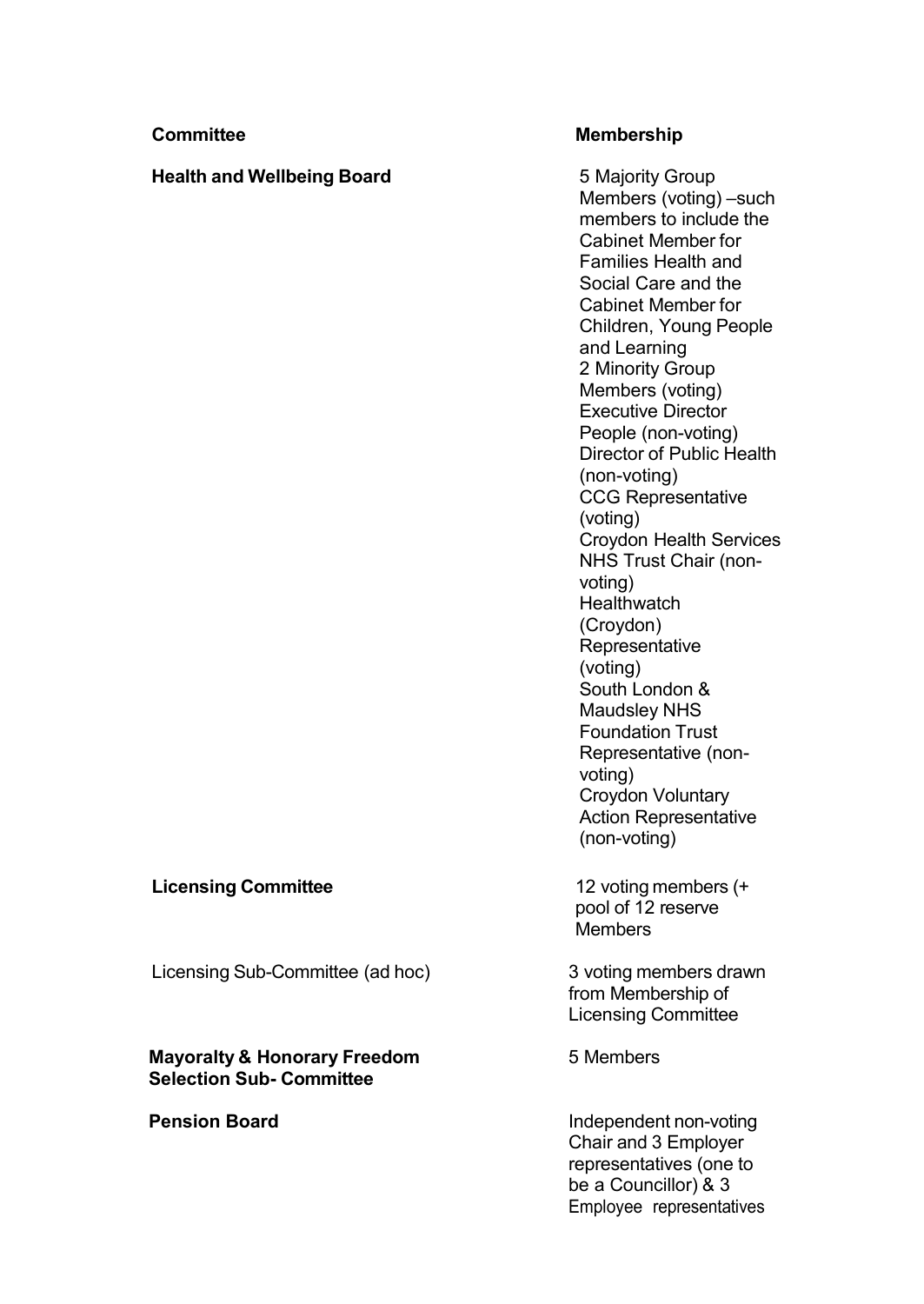| <b>Committee</b>                                                                | <b>Membership</b>                                                                  |  |  |
|---------------------------------------------------------------------------------|------------------------------------------------------------------------------------|--|--|
| <b>Pension Committee</b>                                                        | 8 Members + 1 voting co<br>optee and 2 non-voting<br>co-optees                     |  |  |
| <b>Planning Committee</b>                                                       | 10 Members                                                                         |  |  |
| <b>Planning Sub-Committee</b>                                                   | 5 Members drawn from<br>the membership of the<br><b>Planning Committee</b>         |  |  |
| <b>Scrutiny &amp; Overview Committee</b>                                        | 6 Members + 1 non-<br>voting co-optee in respect<br>of crime & disorder<br>matters |  |  |
| Children & Young People Scrutiny Sub-<br>Committee                              | 8 Members + 4 voting<br>and 1 non-voting co-<br>optees                             |  |  |
| Health & Social Care Scrutiny Sub-Committee<br>optee from Healthwatch (Croydon) | 6 Members $+$ 1 non-voting co-                                                     |  |  |
| <b>Streets Environment and Homes Scrutiny</b><br>Sub Committee-                 | 7 Members                                                                          |  |  |

### **8.2 Delegations**

The Council delegations to the above Committees are as set out in Responsibility for Functions contained in Part 3 of this Constitution.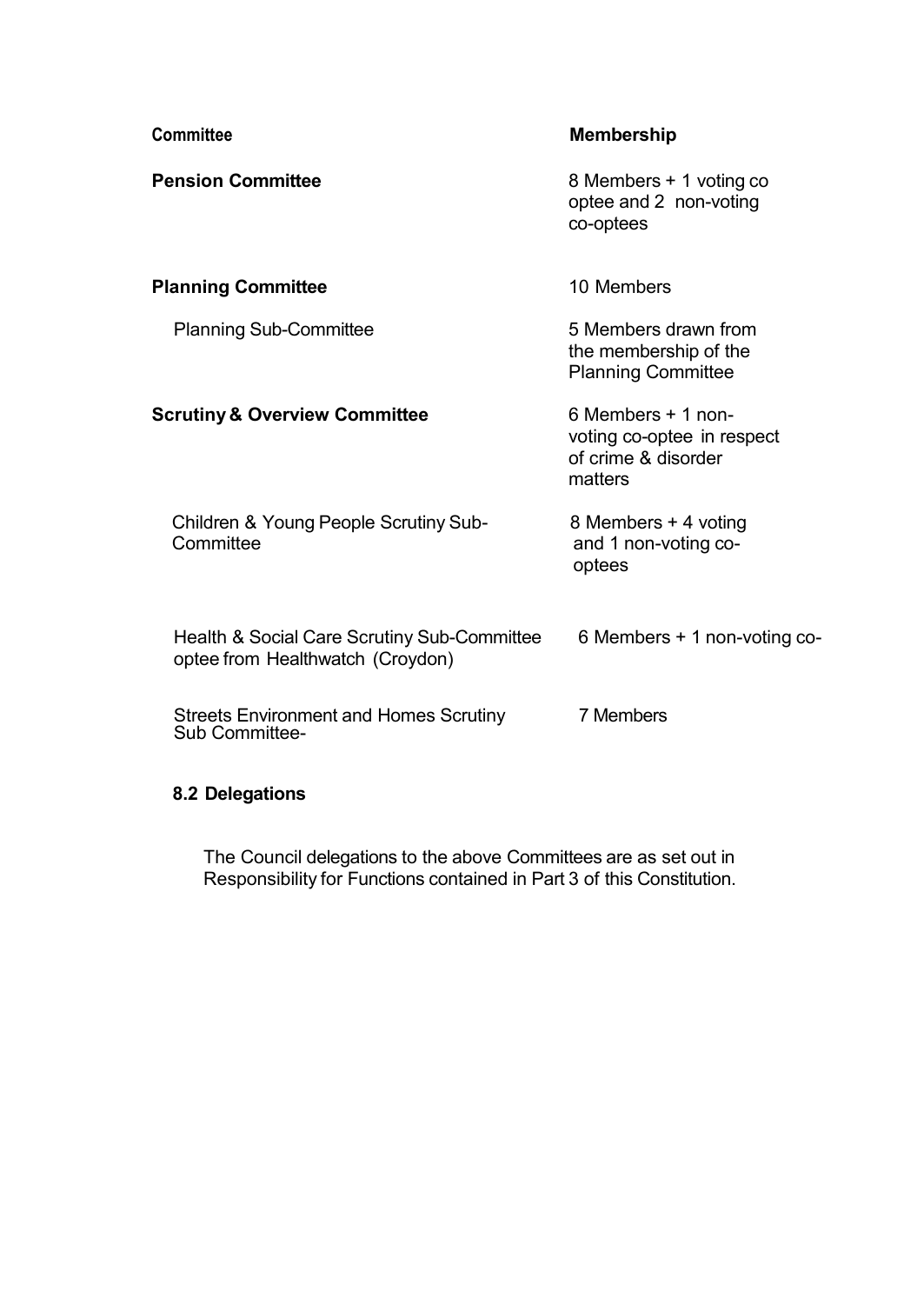### **ARTICLE 9 The Ethics Committee**

### 9.1 **Ethics Committee**

The Council has established an Ethics Committee.

### 9.2 **Composition**

- (a) The Ethics Committee shall be composed of five Members (none of whom shall be the Mayor or Leader).
- (b) No Cabinet Member appointed to the Committee shall be eligible to Chair meetings of the Ethics Committee.
- (c ) Appointed "Independent Persons" shall be entitled to attend and may vote at meetings of the Ethics Committee, where the committee is dealing with a specific allegation against a Member.

### 9.3 **Role and Function**

The roles and functions of the Ethics Committee are set out in Responsibility for Functions contained in Part 3 of this Constitution.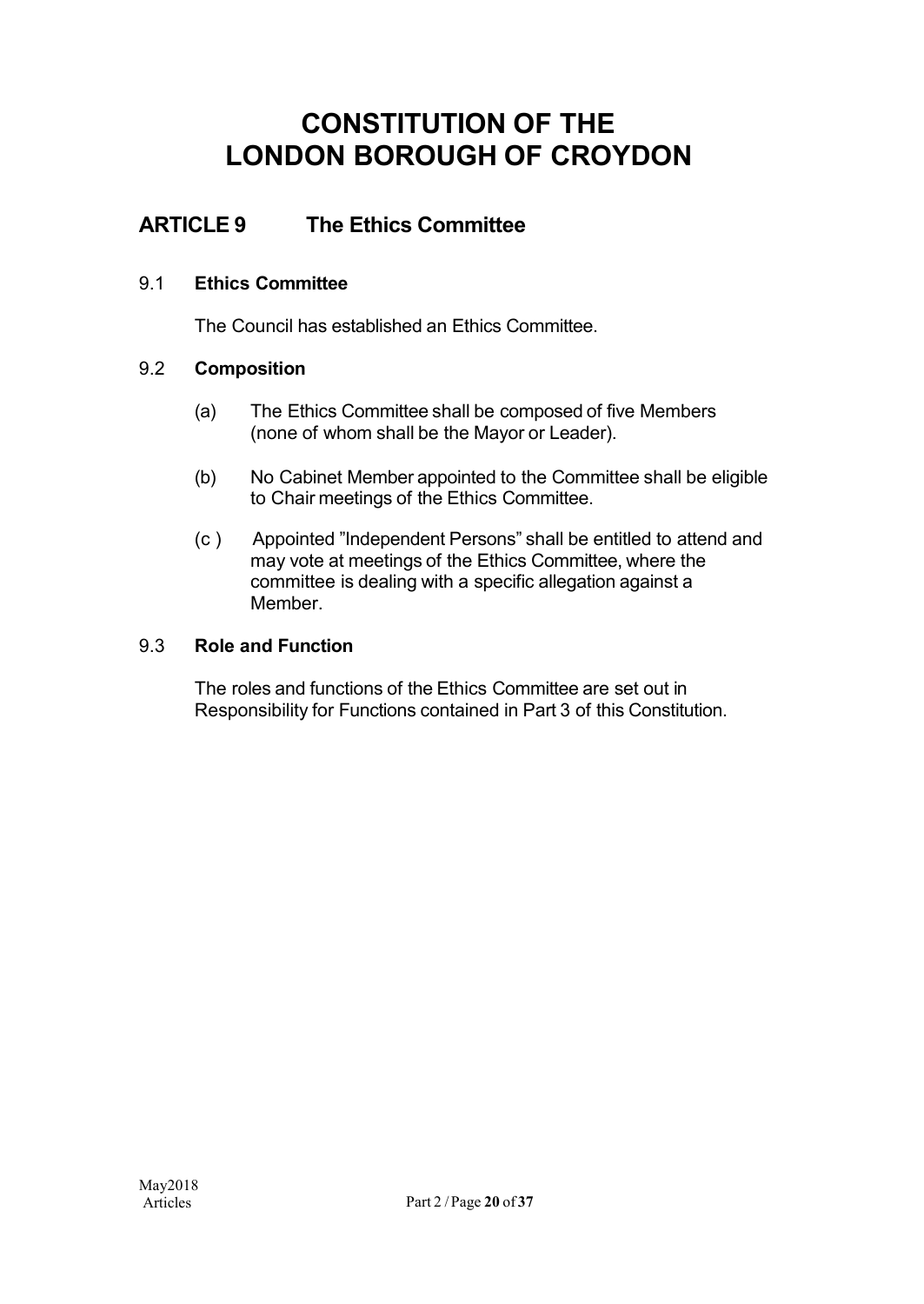## **ARTICLE 10 CommunityGovernance**

The Council may, at its discretion, create, facilitate or participate in neighbourhood partnerships, area forums, area committees, focus groups and service or user based consultative groups as part of its community leadership role and in order to aid transparent and accountable decision-making. If invited to do so, the Council may appoint representatives to serve on existing (and any subsequently established) community forums/partnerships.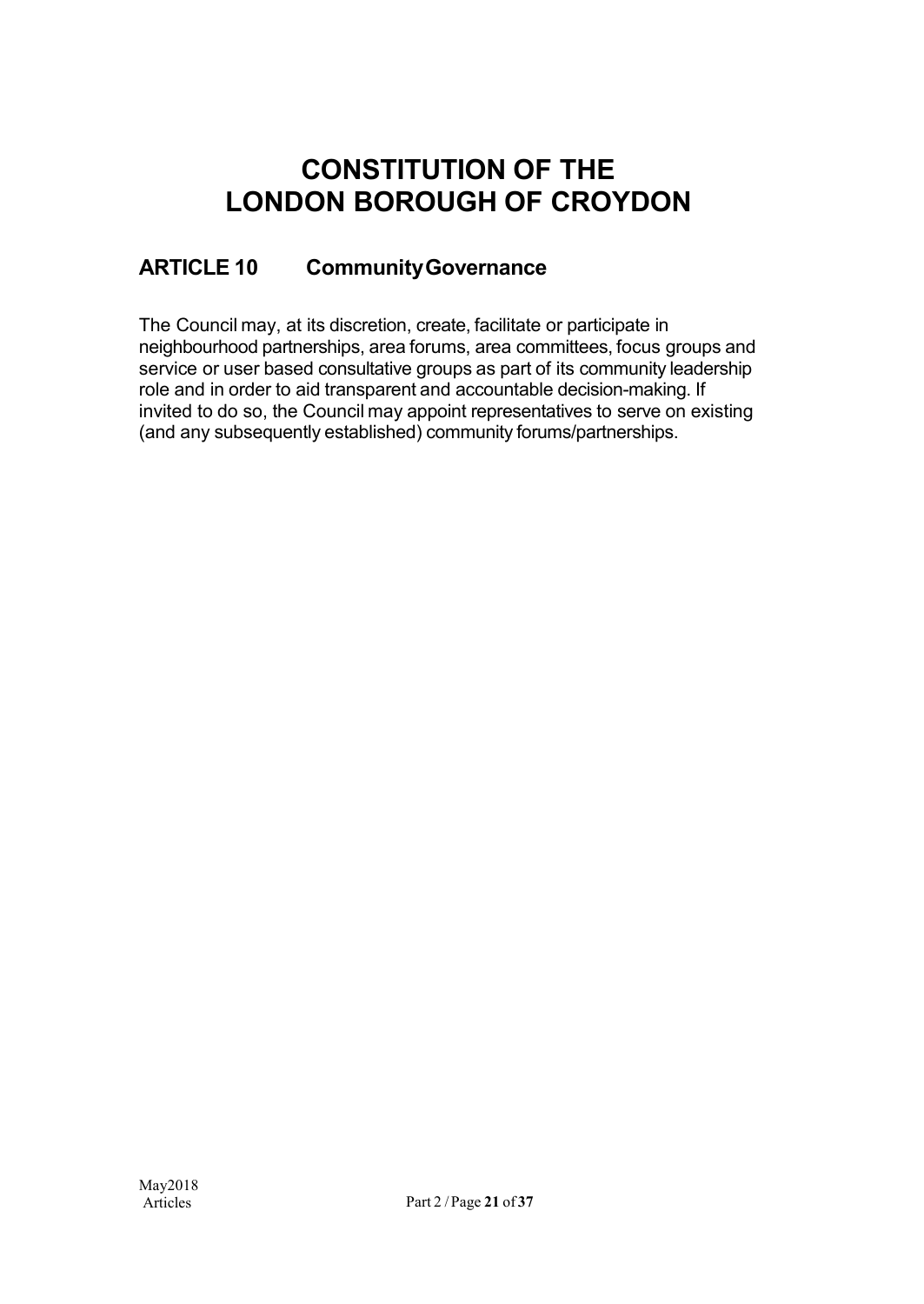### **ARTICLE 11 Joint Arrangements**

### 11.1 **Arrangements to promote well-being**

The Council or the Leader may:

- (a) enter into arrangements or agreements with any person or body;
- (b) co-operate with or facilitate or co-ordinate the activities of, any person or body; and
- (c) exercise on behalf of that person or body any functions of that person or body.

### 11.2 **Joint Arrangements**

- (a) The Council may establish joint arrangements with one or more local authorities and/or their executives to exercise functions which are not executive functions in any of the participating authorities, or advise the Council. Such arrangements may involve the appointment of a joint committee with these other local authorities.
- (b) The Leader may establish joint arrangements with one or more local authorities to exercise functions which are executive functions. Such arrangements may involve the appointment of joint committees with these other local authorities.
- (c) Except as set out below, the Leader may only appoint Cabinet Members to a joint committee and those Members need not reflect the political composition of the local authority as a whole.
- (d) The Leader may appoint Members who are not Cabinet Members to a joint committee in the following circumstances:

Where the joint committee has functions for only part of the Borough, and that part is smaller than two-fifths of the Authority by area or population. In such cases, the Leader may appoint to the joint committee any Member for aWard, which is wholly or partly contained within the area concerned.

(e) The Council or the Leader have established Joint Committees with terms of reference which are set out in Schedule 1 to this **Article**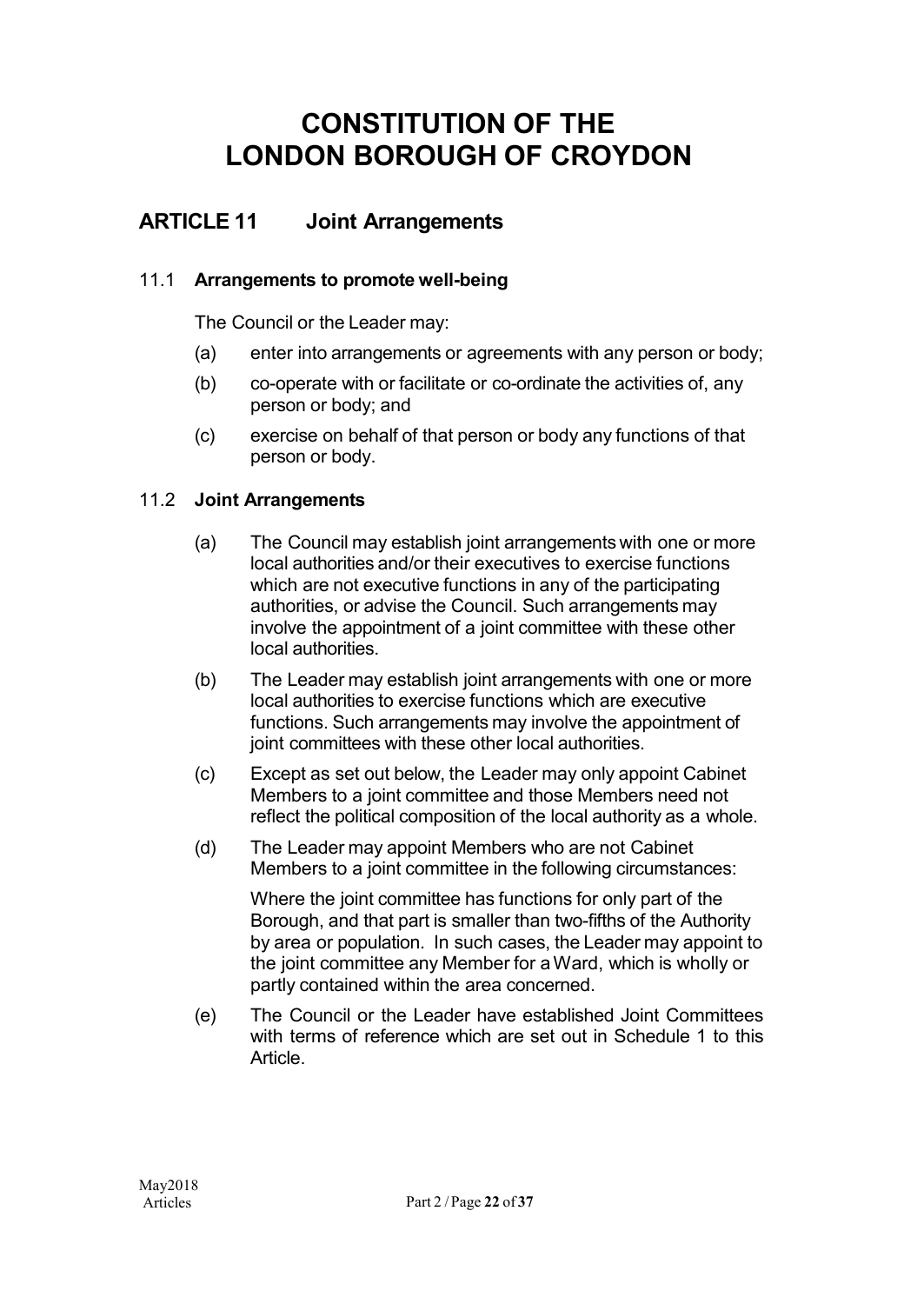### 11.3 **Access to Information**

- (a) The Access to Information Rules set out in Part 4B of this Constitution shall apply to any joint committees established under paragraph 11.02 above unless the Constitution of the joint committee specifies alternative Access to Information Rules.
- (b) If all the members of a joint committee are Executive Members in each of the participating authorities, then its access to information regime is the same as that applied under the Executive Procedure Rules.
- (c) If the joint committee contains Members who are not on the executive of any participating authority then the access to information rules in Part VI of the Local Government Act 1972 shall apply.

### 11.4 **Delegation to and from other local authorities**

- (a) The Council may delegate non-executive functions to another local authority.
- (b) The Leader may delegate executive functions to the executive of another local authority in certain circumstances.
- (c) The decision whether or not to accept such a delegation from another local authority shall be reserved to the Council meeting.

### 11.5 **Contracting Out**

Any contracting out arrangements which are subject to an order under section 70 of the Deregulation and Contracting Out Act 1994 will appear at Schedule 2 to this article.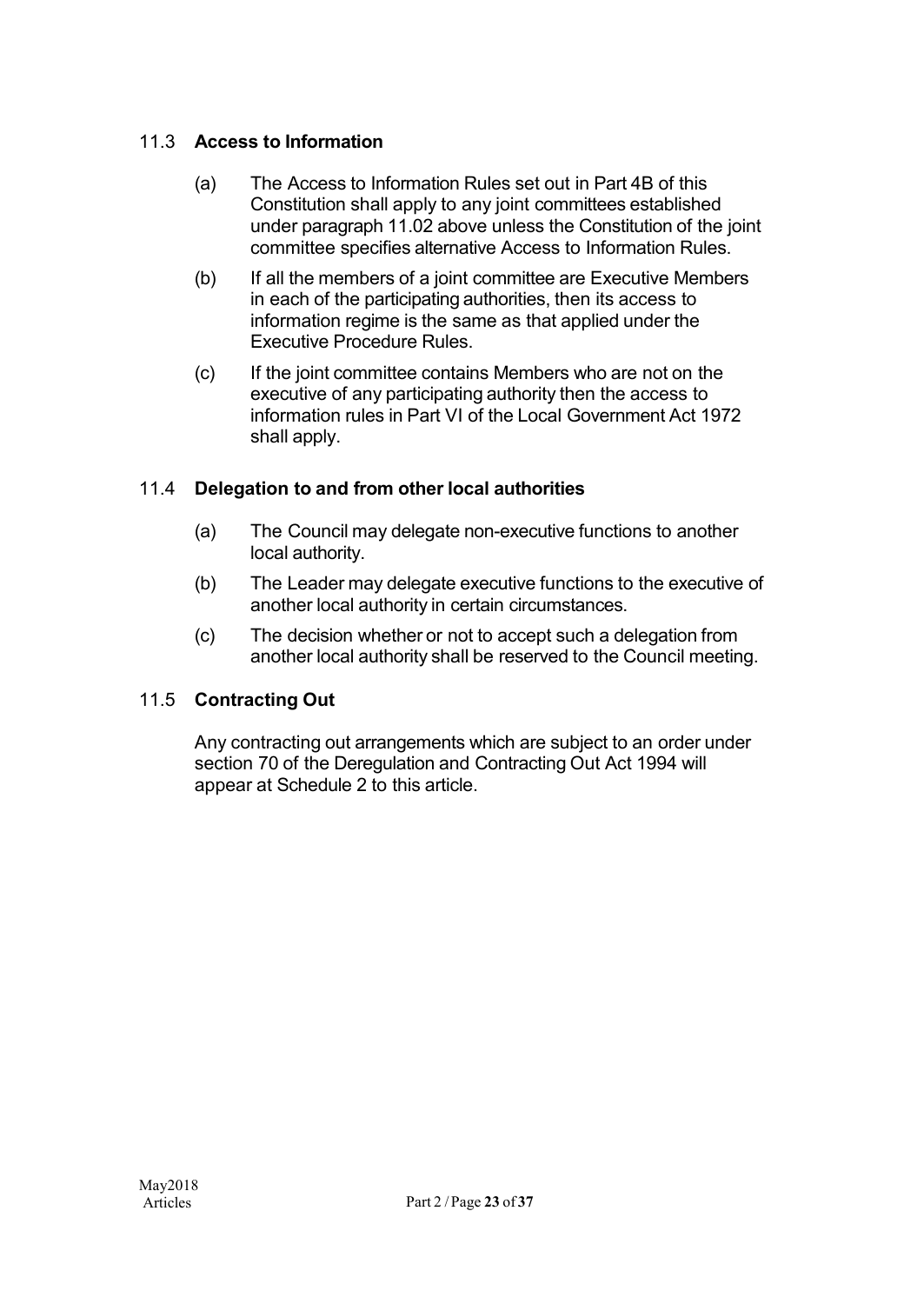### **ARTICLE 11 - SCHEDULE 1**

### **The Bandon Hill CemeteryJoint Committee**

The provision and management of the Bandon Hill Cemetery with the London Borough of Sutton

### **The Coast to Capital Joint Committee**

### **The Croydon/Lewisham Street Lighting Joint Committee**

The joint governance of a street lighting PFI contract.

### **South London Partnership Joint Committee**

The setting and reviewing of objectives for strategic growth, regeneration and investment with the London Boroughs of Merton, Sutton and Richmond upon Thames and the Royal Borough of Kingston upon Thames.

### **South London Waste Partnership Joint Committee**

The joint procurement and management of waste disposal contracts with the London Boroughs of Merton, Sutton and the Royal Borough of Kingston upon Thames.

#### **London Councils**

The effective coordination and formulation of policy and discharge of functions and any other related Joint Committees acting on behalf of the constituent authorities and as set out in the Schedules of the Agreement made under sections 101 and 102 of the Local Government Act 1972.

### **The Pensions Collective Investment Vehicle (CIV) Sectoral Joint Committee**

Hosted by London Councils, the joint committee is established under section 102 of the Local Government Act 1972 with a view to pooling pension investments and with functions necessary for the proper functioning of the Authorised Contractual Scheme (ACS) Operator(which is the company that would manage the ACS), including the effective oversight of the ACS Operator.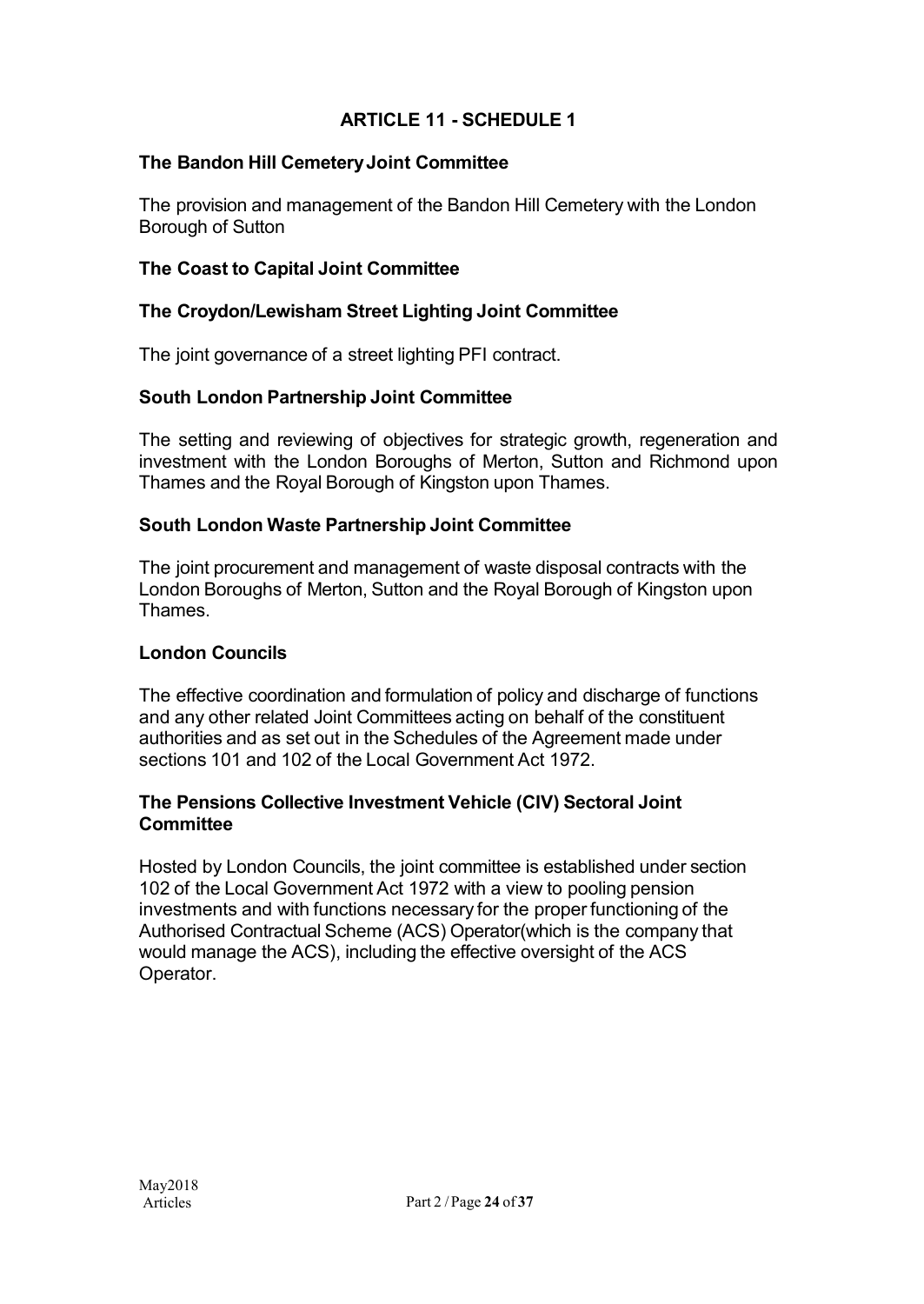### **ARTICLE 11 - SCHEDULE 2**

None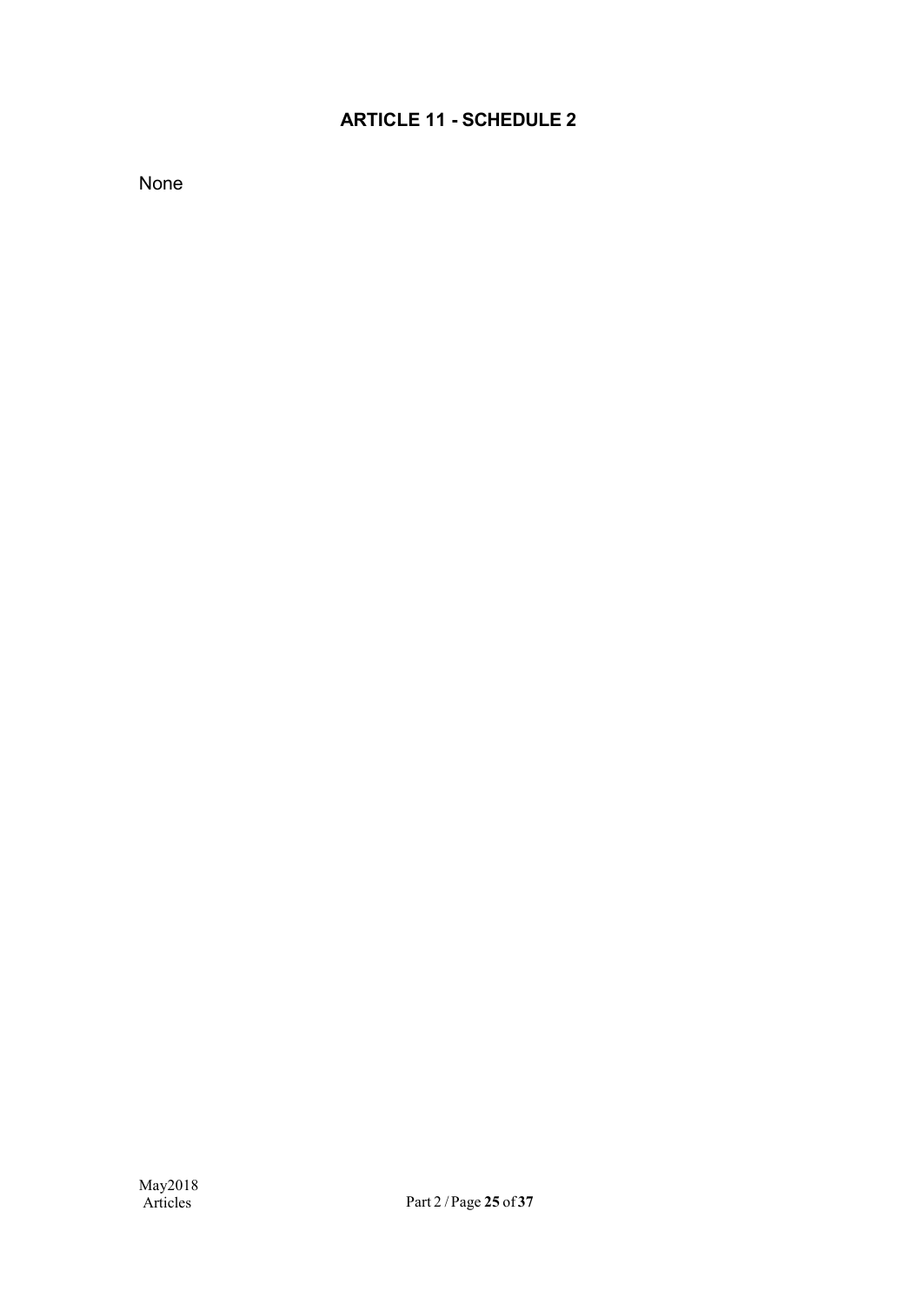### **ARTICLE 12 Staff**

### 12.1 **Definition**

"Staff" includes all persons with a permanent, short term, fixed or temporary contract with the Authority.

### 12.2 **Management Structure**

(a) **General.** The Authority may engage such staff as it considers necessary to carry out its functions.

### **(b) Head of Paid Service, Monitoring Officer and Chief Finance Officer.**

|  | The Council designates the following posts as shown: |  |  |
|--|------------------------------------------------------|--|--|
|  |                                                      |  |  |

| Post                                                                        | <b>Designation</b>                                      |
|-----------------------------------------------------------------------------|---------------------------------------------------------|
| <b>Chief Executive</b>                                                      | <b>Head of Paid Service</b>                             |
| Executive Director of Resources Monitoring Officer<br>and Council Solicitor |                                                         |
| Director of Finance<br>Investment and Risk                                  | <b>Chief Finance Officer and</b><br>Section 151 Officer |

### 12.3 **Functions of the Chief Executive as Head of Paid Service**

- (a) **Discharge of functions by the Council.** The Chief Executive shall report to the Council on the manner in which the discharge of the Council's functions is co-ordinated and the staff required for the discharge of functions.
- (b) **Restrictions on functions.** The Chief Executive may not be the Monitoring Officer but may hold the post of Chief Finance Officer if a qualified accountant.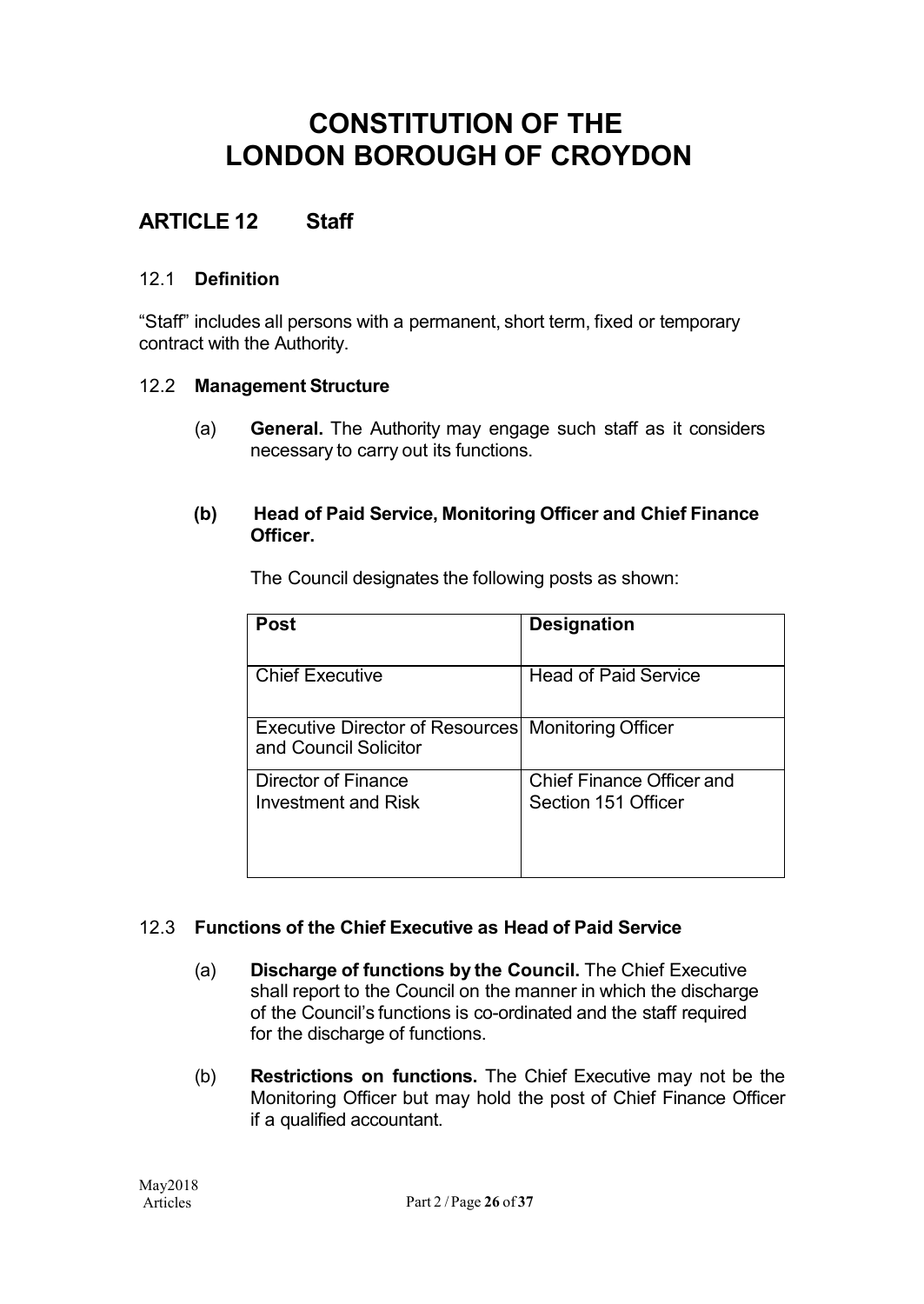- **(c) Consideration of applications for dispensation byExecutive Members in relation to Conflicts of Interest relating to Executive Decisions in which theyare involved.** The Chief Executive, by virtue of the Access to Information Procedure Rules in Part 4B of the Constitution, is required to consider applications for a dispensation from Members of the Executive in relation to an Executive Decision where they are either:
	- (i) a Member of the executive decision making body and have a conflict of interest; or
	- (ii) are consulted by a Member taking an Executive Decision and the Executive Member consulted has a conflict of interest; or
	- (iii) are consulted by an officer taking an Executive Decision and the Executive Member consulted has a conflict of interest

And grant a note of dispensation if satisfied that it is appropriate to do so

### 12.4 **Functions of the Monitoring Officer (Council Solicitor)**

- (a) **Maintaining the Constitution.** The Monitoring Officer shall maintain an up-to-date version of the Constitution including making such changes as envisaged by paragraph 15.02 and shall ensure that it is widely available for Members, staff and the public to consult.
- (b) **Ensuring lawfulness and fairness of decision-making.** After consulting with the Chief Executive and the Chief Finance Officer, the Monitoring Officer shall report to the Full Council, or the Leader in relation to an executive function, if they consider that any proposal, decision or omission would give rise to unlawfulness or if any decision or omission would give rise to unlawful action. Such a report shall have the effect of stopping the proposal or decision being implemented until the report has been considered.
- (c) **Supporting the Ethics Committee.** The Monitoring Officer shall contribute to the promotion and maintenance of high standards of conduct through provision of support to the Ethics Committee.
- (d) **Conducting investigations.** The MonitoringOfficer shall conduct investigations into matters referred by the Ethics Committee and make reports and recommendations in respect of them to the Ethics Committee.
- (e) **Dispensations where Disclosable pecuniary interests exist:** The Monitoring Officer shall consider applications for a grant of a dispensation for a Member with a Disclosable Pecuniary Interest in the following circumstances: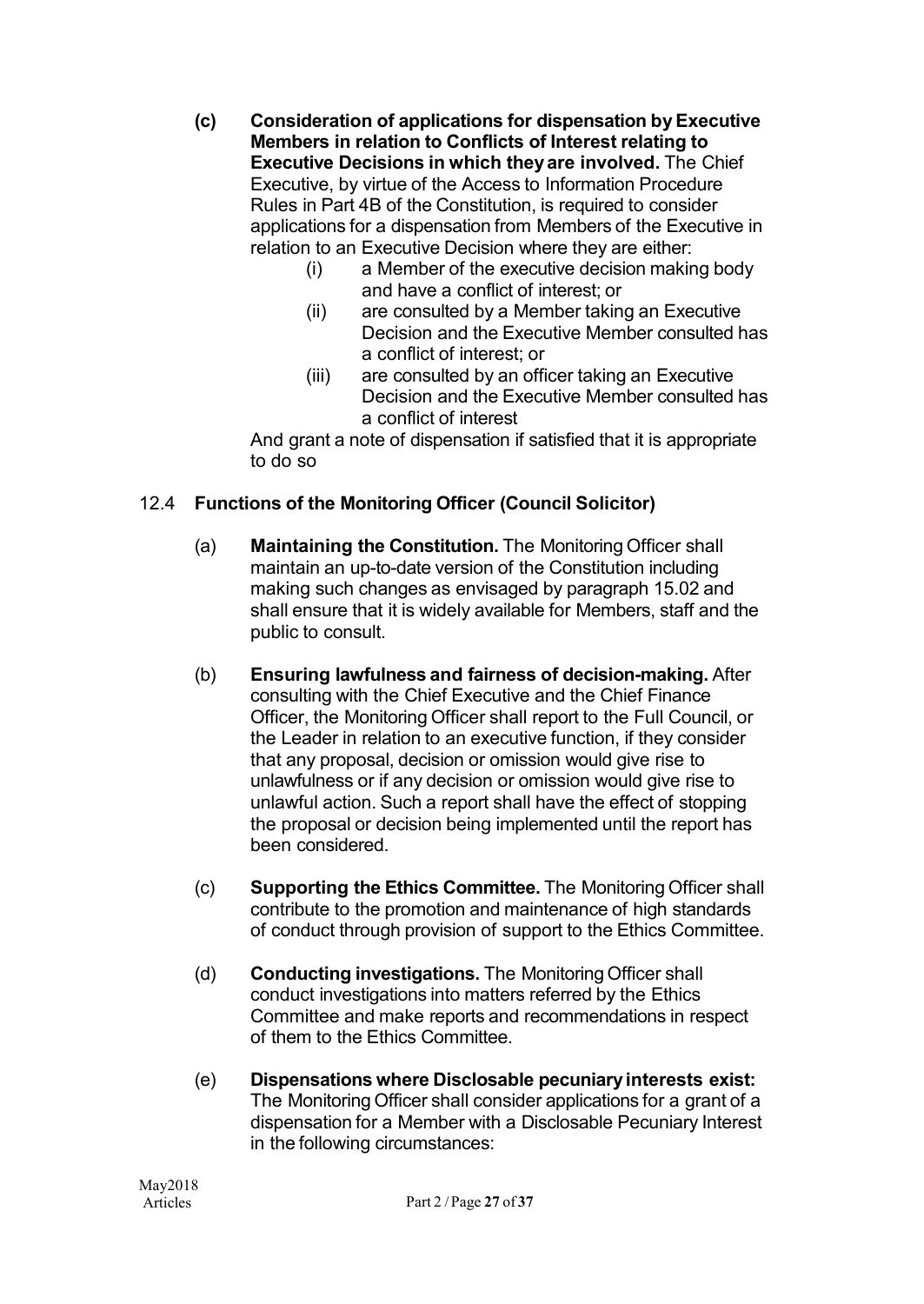- i. That so many Members of the decision-making body have disclosable pecuniary interests (DPIs) in a matter that it would impede the transaction of the business; or
- ii. That, without a dispensation, no Member of the Cabinet would be able to participate in consideration of this matter.

And may refer the dispensation request to the Ethics Committee to advise on or express a view should the Monitoring Officer consider it appropriate to do so. Granting dispensations in other circumstances is a matter reserved to the Ethics Committee.

- (f) **Proper Officer for Access to Information.** The Monitoring Officer shall ensure that Cabinet and other executive decisions, together with the reasons for those decisions and relevant officer reports and background papers are made publicly available as soon as possible.
- (g) **Advising whether decisions are within the Budget and Policy Framework.** The Monitoring Officer shall advise whether decisions of the Council, a Committee, or Sub-Committee, the Leader, the Cabinet, or Cabinet Committee or an Officer under their allocated or delegated powers are in accordance with the budget and policy framework.
- (h) **Contributing to corporate management.** The Monitoring Officer shall contribute to the corporate management of the Council, in particular through the provision of professional legal advice.
- (i) **Providing advice.** The Monitoring Officer shall provide advice on the scope of powers and authority to take decisions, maladministration, probity and Policy Framework issues to all Members.
- (j) **A Monitoring Officer Protocol** is included at Part 5C of this **Constitution**
- (k) **Restrictions on functions.** The MonitoringOfficer cannot be the Chief Finance Officer or the Chief Executive.

### 12.5 **Functions of the Chief Finance Officer**

(a) **Ensuring lawfulness and financial prudence of decisionmaking.** After consulting with the Chief Executive and the Monitoring Officer, the Chief Finance Officer shall report to the Full Council, or to the Leader (and/or Cabinet as appropriate) in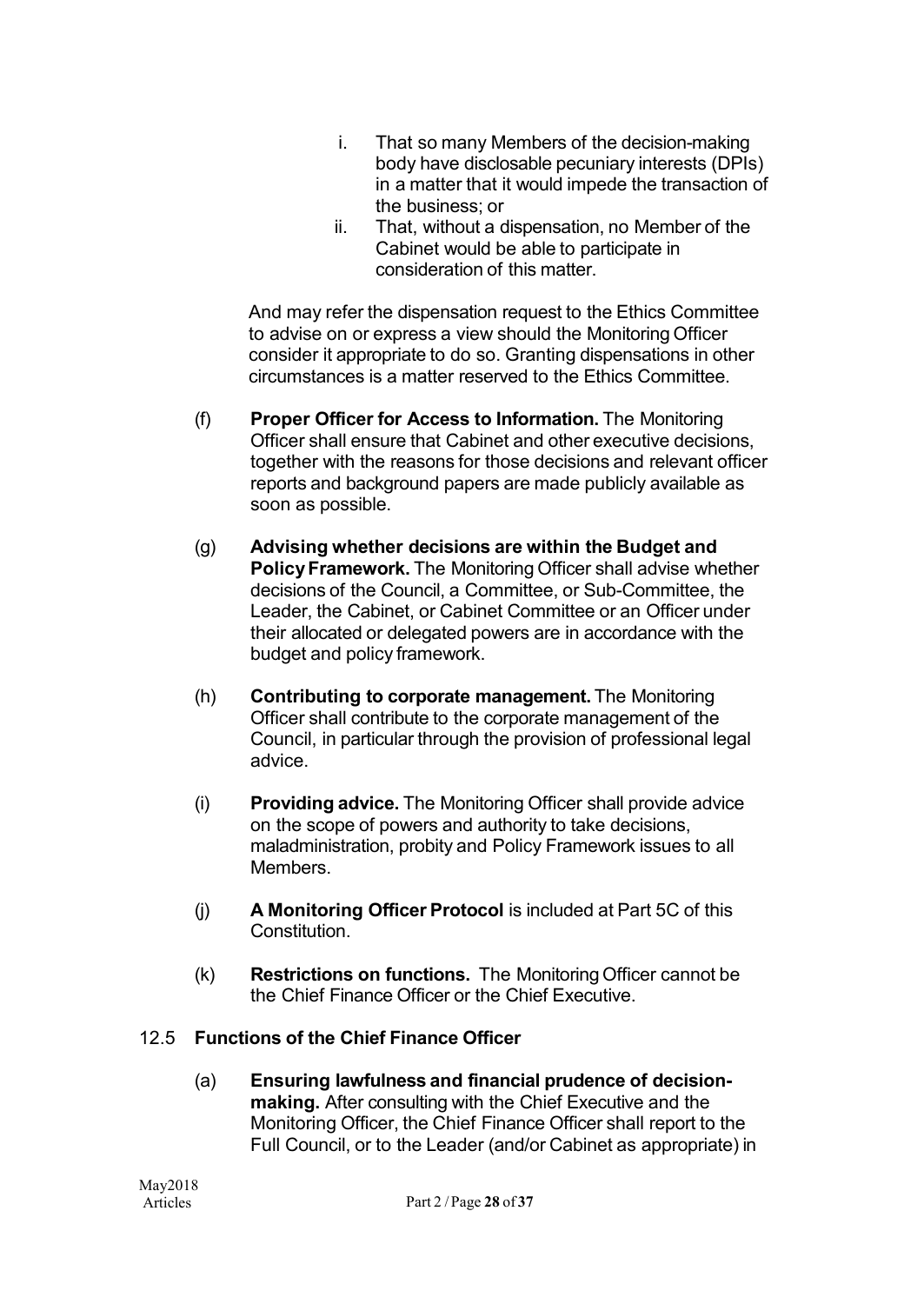relation to an executive function, and the Council's external auditor if they consider that any proposal, decision or course of action shall involve incurring unlawful expenditure, or is unlawful and is likely to cause a loss or deficiency or if the Council is about to enter an item of account unlawfully.

- (b) **Administration of financial affairs.** The Chief Finance Officer shall have responsibility for the administration of the financial affairs of the Council.
- (c) **Contributing to corporate management.** The Chief Finance Officer shall contribute to the corporate management of the Council, in particular through the provision of professional financial advice.
- (d) **Providing advice.** The Chief Finance Officer shall provide advice on the scope of powers and authority to take financial decisions, financial impropriety, probity and budget issues to all Members and shall support and advise Members and staff in their respective roles.
- (e) **Give financial information.** The Chief Finance Officer shall provide financial information to the media, members of the public and the community.
- (f) **Restrictions of Functions.** The Chief Finance Officer cannot be the Monitoring Officer.

### 12.6 **Duty to provide sufficient resources to the Monitoring Officer and Chief Finance Officer**

The Council shall provide the Monitoring Officer and Chief Finance Officer, with such staff, accommodation and other resources as are in their opinion sufficient to allow their duties to be performed.

### 12.7 **Conduct**

Staff shall comply with the Staff Code of Conduct and the protocol on Staff-Member Relations as set out in Part 5B of this Constitution.

#### 12.8 **Employment**

The recruitment, selection and dismissal of staff shall comply with the Staff Employment Procedure Rules set out in Part 4 of this **Constitution**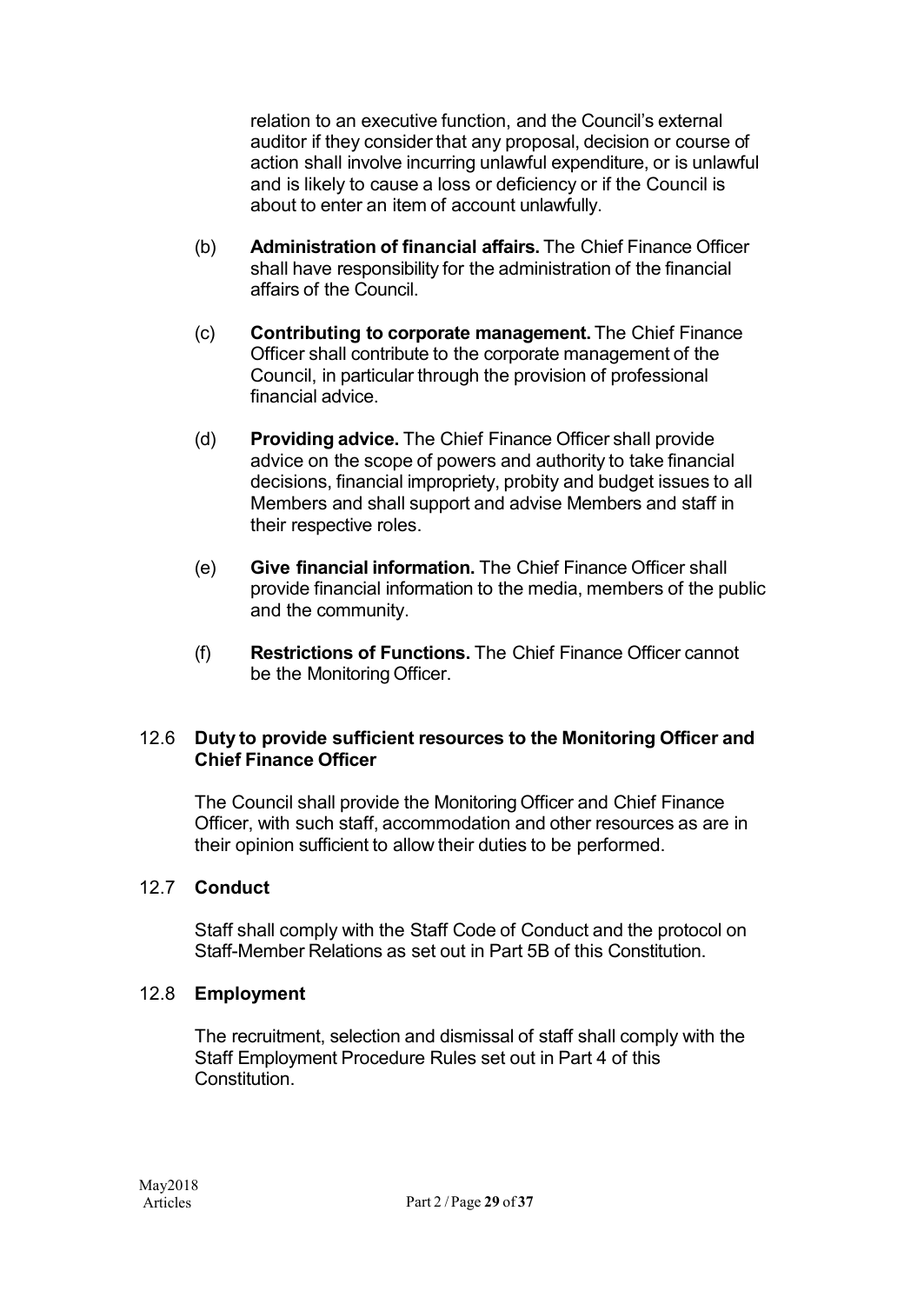### **ARTICLE 13 Decision making**

#### 13.1 **Responsibility for decision making**

The Authority shall issue and keep up to date a record of the body or individual that has responsibility on behalf of the Council for particular types of decisions or decisions relating to particular areas or functions. This record is set out in Part 3 of this Constitution.

#### 13.2 **Types of decision**

- (a) Various levels of decision making provided for under this Constitution can be described as follows:
	- (i) **Non-Executive functions:** Council Committees Sub-Committees - delegations to the Chief Executive.
	- (ii) **Executive functions:** The Leader, the Cabinet Cabinet Committees - Cabinet Member - delegations to the Chief Executive.

Whilst specific functions are reserved to the Full Council by statute a purpose of this Constitution is to encourage delegation of decision making to individual officers. Where such decisions have been delegated it remains open to the body or person making the delegation to call back for their own decision, issues of significance or sensitivity and for the decision maker to refer matters upwards for determination.

Except where a decision is taken by the Chief Executive on grounds of urgency, as a matter of principle all Key Decisions shall be taken by the Leader, or Cabinet at a meeting of the Cabinet or a Cabinet Committee, or by a Cabinet Member or Chief Officer using powers as specifically delegated.

Decisions which the Council are delegating to Committees are identified in Article 8 and Part 3, Responsibility for Functions, of this Constitution.

- (b) Decisions reserved to the Full Council. Decisions relating to the functions listed in Article 4.1 shall be made by the Full Council and not delegated, except to the General Purposes and Audit C ommittee or the Chief Executive on grounds of urgency and where this is not in conflict with a statutory provision.
- (c) Urgency shall mean a decision that is required where the interests of the Council are prejudiced if a decision were not to be taken prior to the next scheduled ordinary meeting of the Full Council. Decisions taken under this urgency procedure shall be reported to the next Council meeting. Matters reserved by statute to the Full Council may not be dealt with under this urgency procedure.
- (d) Key Decisions: Subject to the provision that a decision taker may only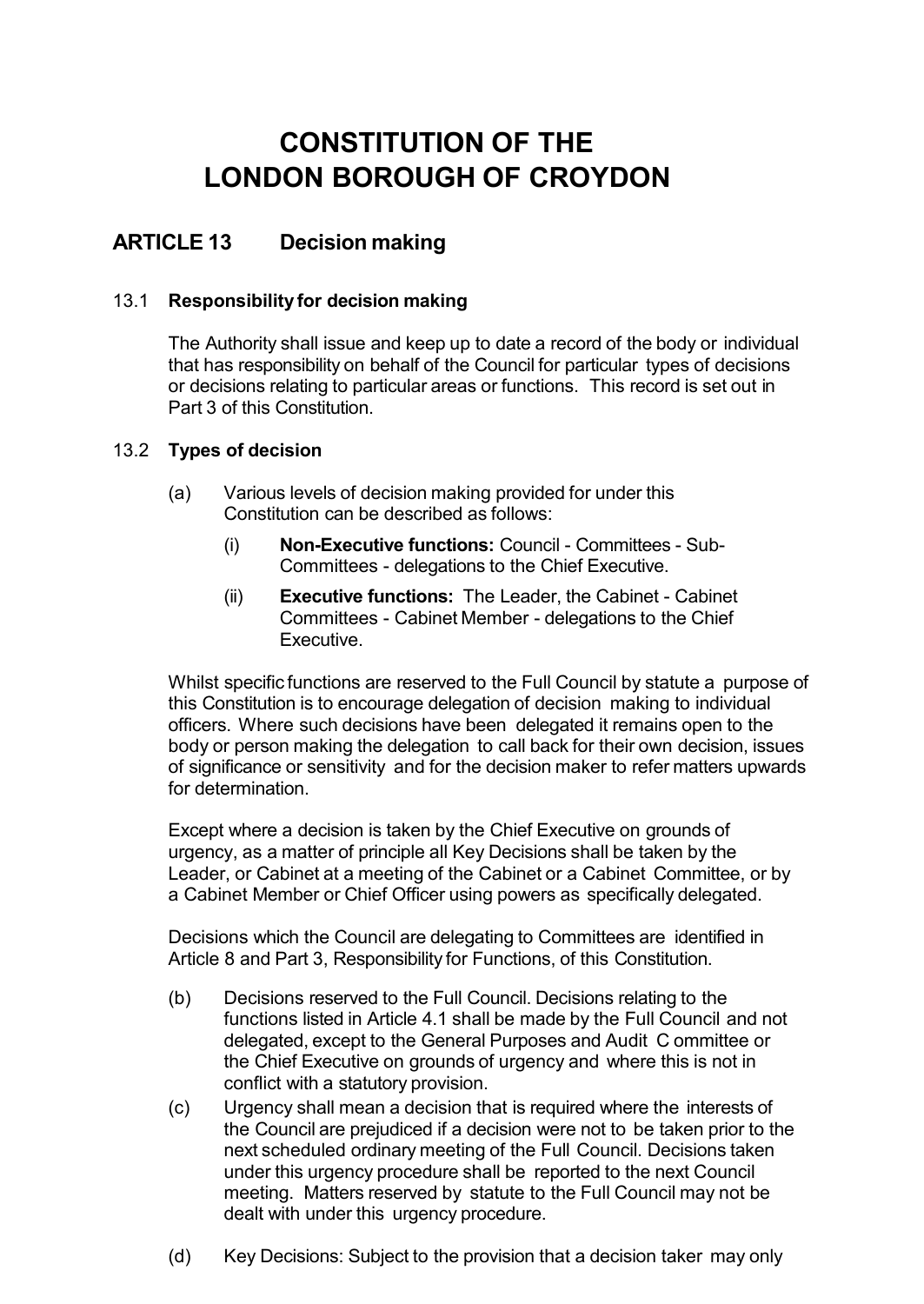take a decision in accordance with the requirements of the Executive Procedure Rules and in compliance with the provisions of the Access to Information Procedure Rules set out, respectively in Part 4 of this Constitution, a Key Decision is an executive decision which is likely to:

- (i) result in the Council incurring expenditure, or making savings, of more than £1,000,000 or such smaller sum which the decision-taker considers is significant having regard to the Council's budget for the service or function to which the decision relates; or
- (ii) significant in terms of its effects on communities living or working in an area comprising two or more Wards in the Borough.

#### 13.3 **Decision making by the Full Council**

Subject to article 13.8, the Council meeting shall follow the Council Procedure Rules set out in Part 4 of this Constitution when considering any matter.

#### 13.4 **Decision making by the Leader and Cabinet**

Subject to article 13.8, the Leader and Cabinet shall follow the Executive Procedure Rules set out in Part 4 of this Constitution when considering any matter. No executive decision or Key Decision shall be taken in private unless it complies with the Access to Information Procedure Rules.

#### 13.5 **Decision Making by Officers**

Subject to article 13.8, Officers shall follow the Decision Making Procedure Rules set out in Part 4 of this Constitution when considering any matter.

#### 13.6 **Decision making by the Scrutinyand Overview Committee**

The Scrutiny and Overview Committee and its sub committees shall follow the Scrutiny and Overview Procedure Rules set out in Part 4E of this Constitution when considering any matter.

#### 13.7 **Decision making by other Committees and Sub Committees established by the Council**

Subject to article 13.8 and 13.9, other Council Committees and Sub-Committees shall follow the Non-Executive Committee Procedure Rules set out in Part 4 of this Constitution when considering any matter.

#### 13.8 **Decision making by Council bodies acting as tribunals**

The Authority or Members acting as a tribunal or in a quasi-judicial manner in respect of any person shall follow a proper procedure which accords with the requirements of natural justice and the right to a fair hearing contained in Article 6 of the European Convention on Human Rights

#### 13.9 **Decision making by Health and Wellbeing Board**

The Authority has established a Health and Wellbeing Board with functions and terms of reference as set out in Part 4L. The Health and Wellbeing Board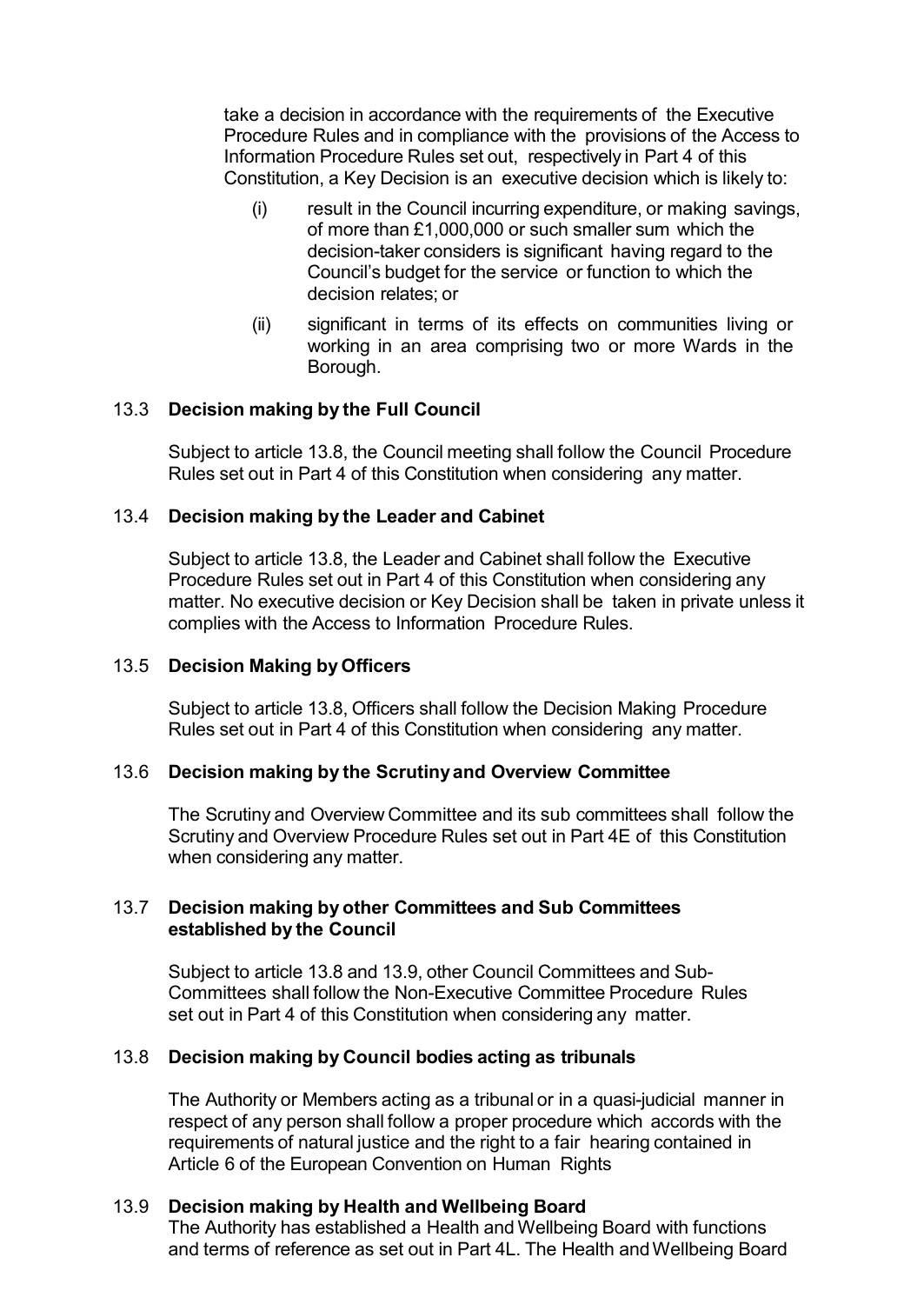is, save for the following exceptions, to be treated as a Council Committee and subject to the Non-Executive Procedure Rules as set out in Part 4 of this Constitution. The exceptions are:

- 13.9.1 The Health and Wellbeing Board is not permitted to establish or delegate functions to a Sub-Committee
- 13.9.2 The Health and Wellbeing Board is not permitted to appoint additional members or co-opt members onto the Board
- 13.9.3 The Health andWellbeing Board is not subject to the Rules on proportionality or the duty to allocate seats under the provisions of the Local Government and Housing Act 1989
- 13.9.4 All Board members who are also elected Members of the authority, and all statutory members of the Health and Wellbeing Board, except the Executive Director People and the Director of Public Health, shall be voting members of the Board. Any nonstatutory members of the Board shall be non-voting members.
- 13.9.5 The Health andWellbeing Board may only perform those functions specifically assigned to it by statute or delegated by this **Constitution**
- 13.9.6 Health and Wellbeing board is not permitted to undertake Health Scrutiny functions.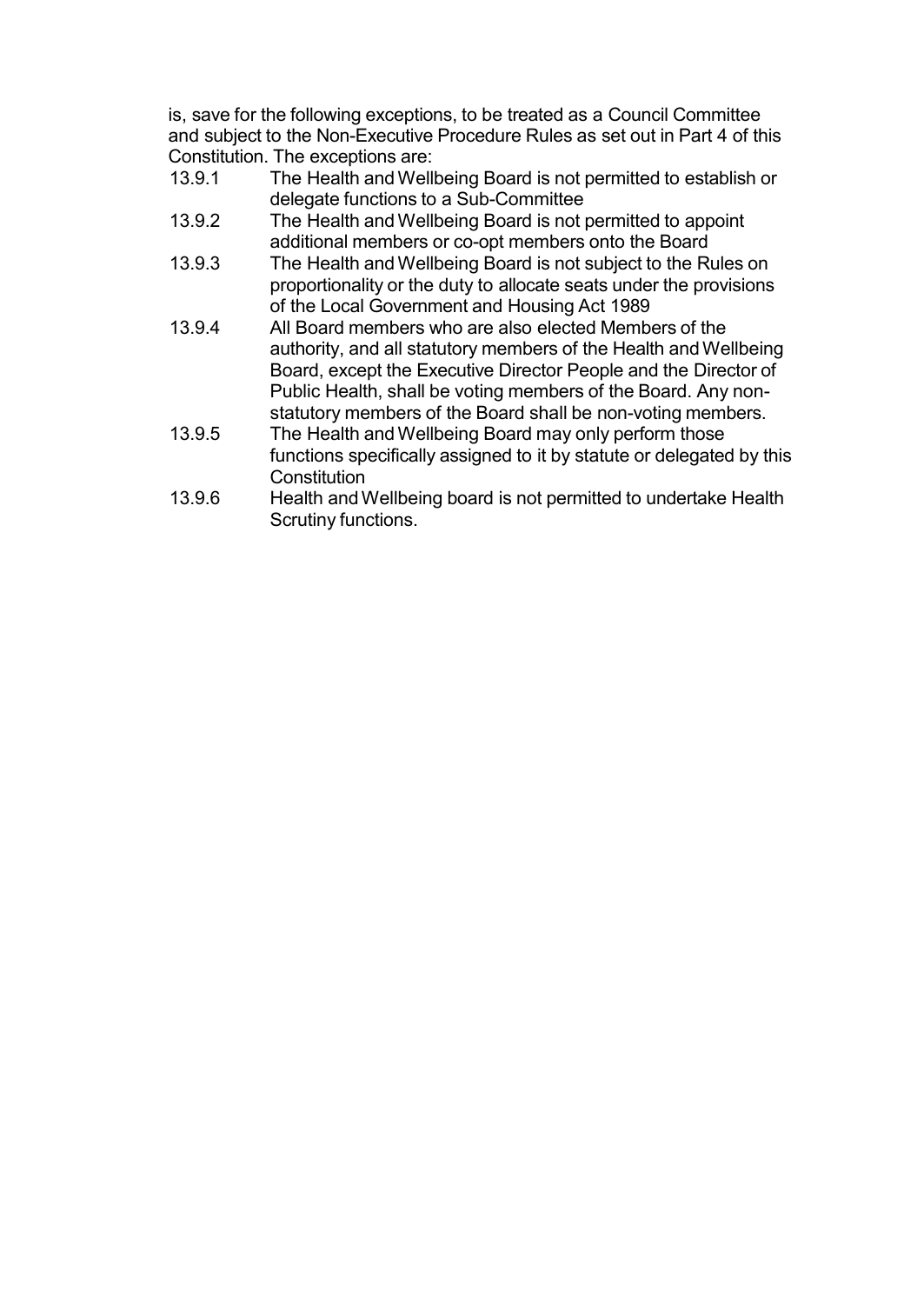### **ARTICLE 14 Finance, contracts and legal matters**

### 14.1 **Financial management**

The management of the Council's financial affairs shall be conducted in accordance with the Financial Regulations set out in Part 4H of this Constitution.

### 14.2 **Contracts**

Every contract which falls within the remit of the Council's Tenders and Contracts Regulations must comply with the provisions of those Regulations, as set out in Part 4I of this Constitution.

### 14.3 **Legal proceedings**

The Council Solicitor is authorised to institute, defend or participate in any proceedings or to settle claims where such action is necessary to give effect to decisions of the Authority, protect the interests of the Authority, the Borough or some or all of its citizens. Only the Council Solicitor may authorise the engagement of a lawyer to act for the Council.

### 14.4 **Authentication of documents**

Where any document is necessary to any legal procedure or proceedings on behalf of the Authority, or to give effect to any decision of the Authority, it shall be signed by the Council Solicitor, or other person authorised by the Council Solicitor.

The Common Seal of the Council shall be kept in a safe place in the custody of the Council Solicitor. A decision of the Council, or any part of it, shall be sufficient authority for sealing any document necessary to give effect to the decision. The Common Seal shall be affixed to those documents, which in the opinion of the Council Solicitor should be sealed. The affixing of the Common Seal shall be attested by the Council Solicitor, a Deputy Council Solicitor or some other person so authorised by the Council Solicitor. Where the affixing of the Common Seal follows a decision of the Council it may instead be attested by the Mayor and Chief Executive.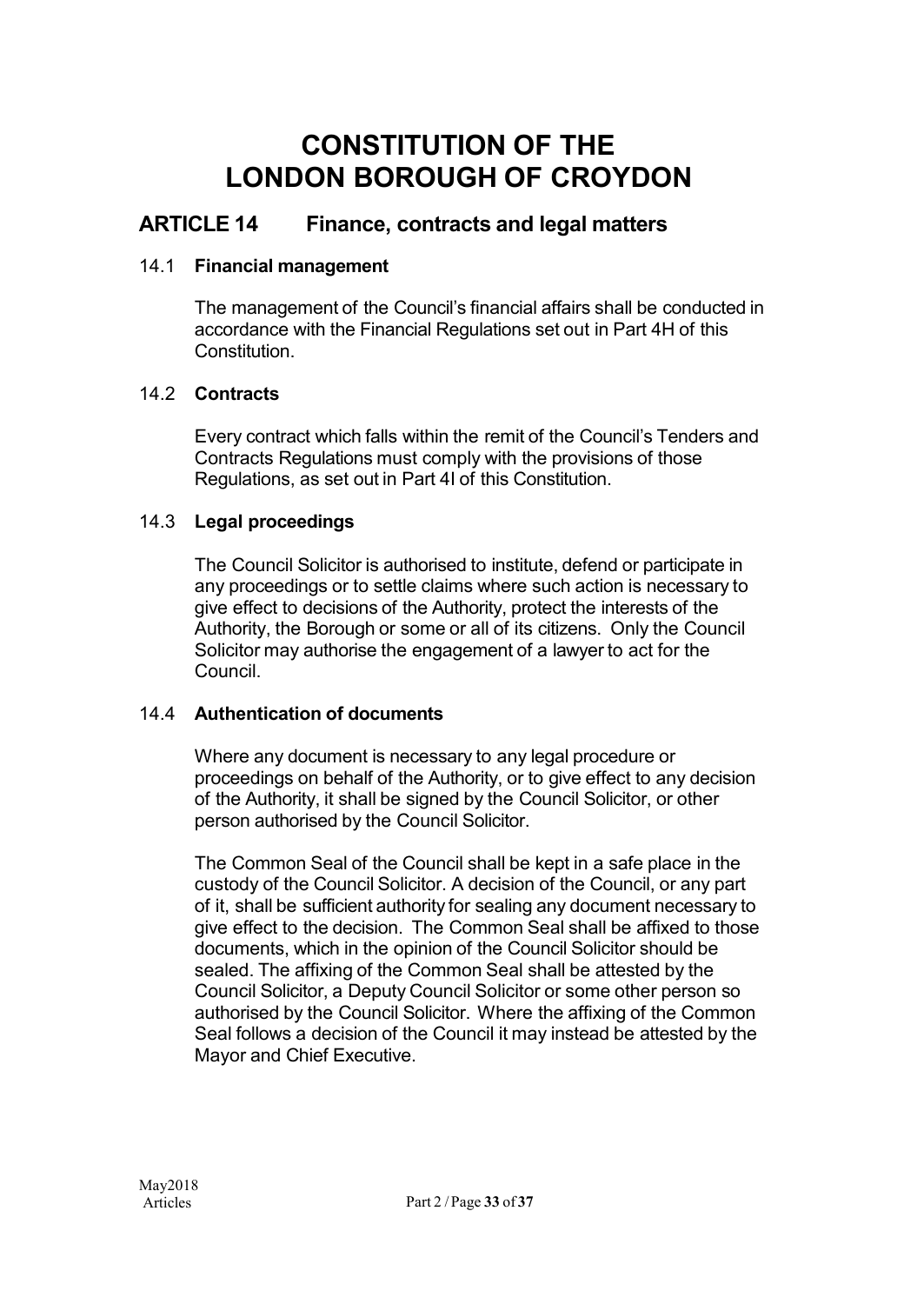### **ARTICLE 15 Review and revision of the Constitution**

### 15.1 **Duty to monitor the Constitution**

The Council shall monitor and review the operation of the Constitution to ensure the aims and principles of the Constitution are given full effect.

### 15.2 **Changes to the Constitution**

- (a) Subject to paragraph (b) below, changes to this Constitution shall only be approved by the Full Council after consideration of written proposals made by the Leader, Cabinet, General Purposes and Audit Committee or Monitoring Officer and the submission of a recommendation to a meeting of the Council. Changes approved by the Council shall take effect from the conclusion of the meeting at which those changes are agreed unless the recommendation specifies otherwise.
- (b) Provision exists within the remit of the General Purposes and Audit Committee to approve changes on the grounds of urgency. The Leader and certain Council Committees are also authorised to make changes to certain matters included in the Constitution, for example the establishment of sub-committees, as indicated in the Constitution. The Council Solicitor is authorised, after consultation with the Leader or Committee Chair, to make any necessary amendments to the Constitution consequent on legislation or a decision of the Council, the Leader, the Cabinet or a Committee.
- (c) The Chief Finance and Section 151 Officer may agree changes to the Council's Financial Regulations in consultation with the Chief Executive and the Monitoring Officer.
- (d) The Council Solicitor shall be empowered to make any changes to the Constitution which arise as a result of legislative changes and any changes necessitated by administrative convenience.
- (e) The Head of Paid Service is empowered to make any changes to the job titles and/or descriptions of Officers within the Constitution as necessitated by changes to these titles/descriptions.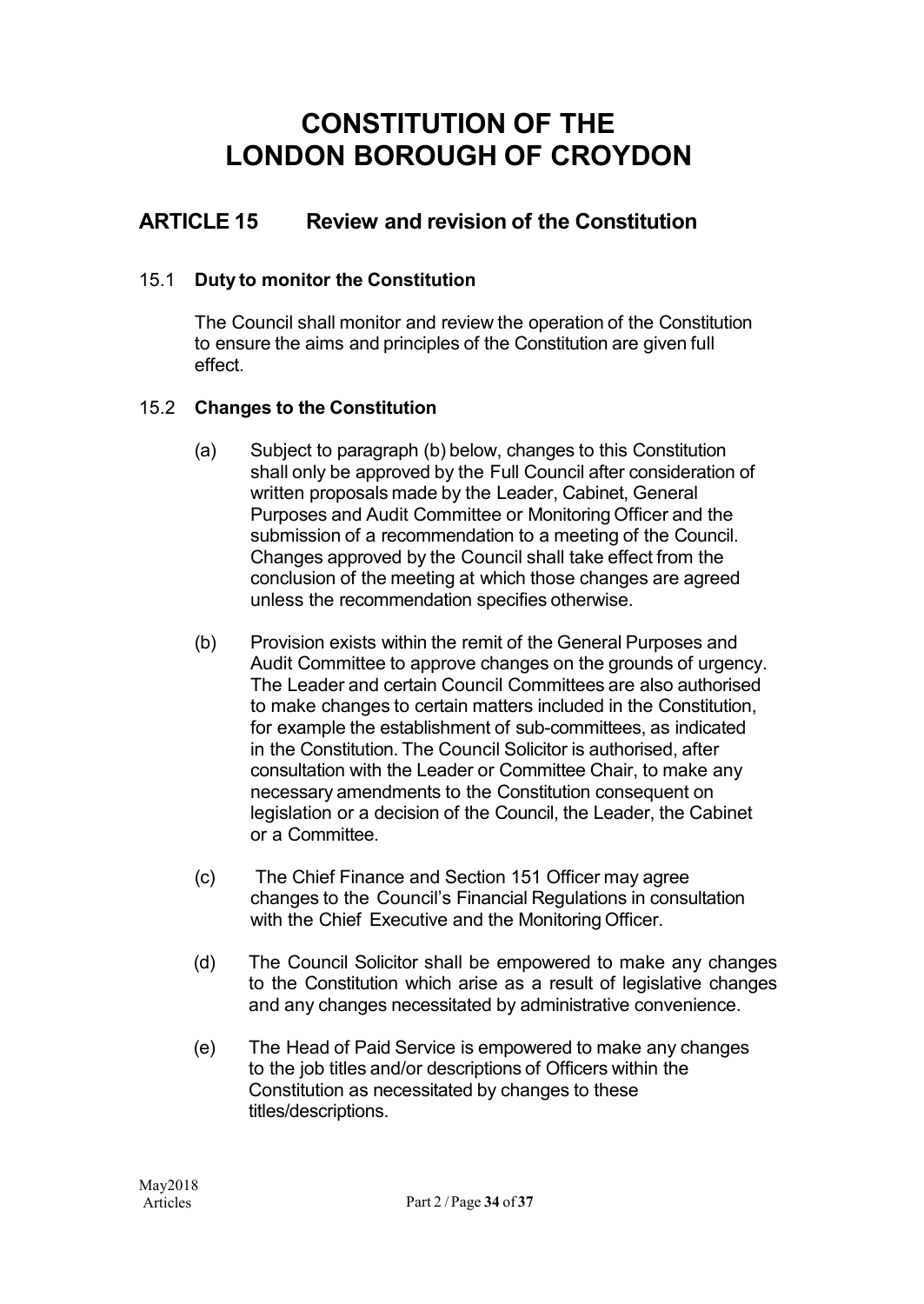### **ARTICLE 16 Suspension, interpretation and publication of the Constitution**

#### 16.1 **Suspension of the Constitution**

(a) Limit to Suspension. The articles of this Constitution may not be suspended. The Rules specified below may be suspended by the Full Council to the extent permitted within those Rules and the law:

Council Procedure Rules

(b) Procedure to Suspend. A motion to suspend Council Procedure Rules shall not be moved without notice unless at least one half of the total number of Members are present.

#### 16.2 **Interpretation**

The ruling of the Chair of the Council as to the construction or application of the Constitution or as to any proceedings of the Council shall not be challenged at any meeting of the Council. Such interpretation shall have regard to the purposes of this Constitution contained in Article 1.

The Council may agree protocols to give guidance on the detailed operation of any part of the Constitution. In addition the following bodies may agree protocols in respect of the matters shown:

> The Scrutiny and Overview Committee – Scrutiny and Overview Committee/Sub-Committee Protocols.

General Purposes and Audit Committee – Protocols relating to the exercise of non-executive functions delegated to the Committee.

The Planning Committee and Planning Sub-Committee – Protocols relating to participation at meetings of the Committee, the conduct of Members in relation to planning matters and other aspects of the operation of the Committee.

The Licensing Committee – Protocols relating to the licensing function and the conduct of hearings under the Licensing Act 2003 and Gambling Act 2005.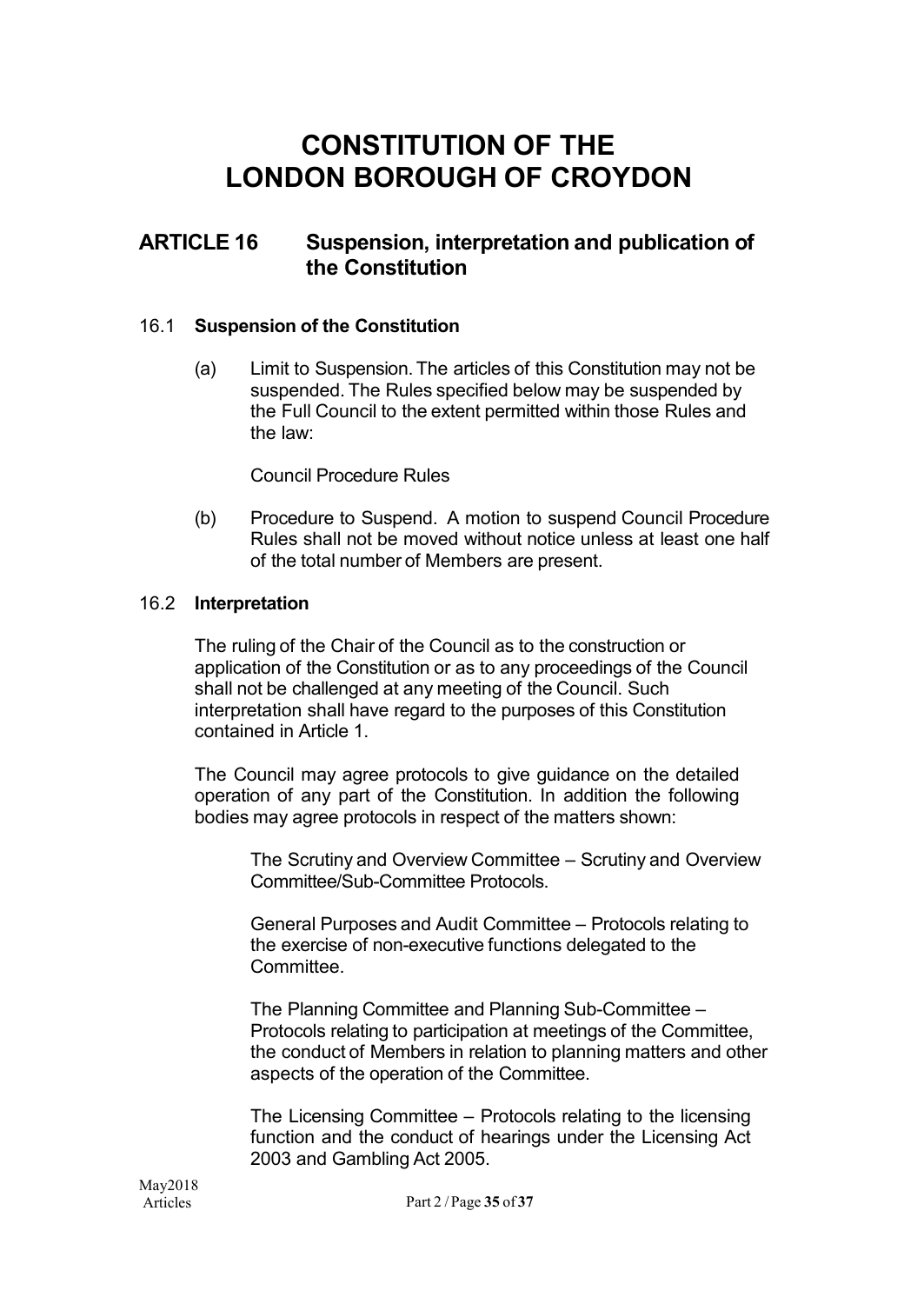Any protocol agreed under this Article shall be fully in accordance with the Articles of the Constitution and shall be included at Part 5 of the Constitution.

### 16.3 **Publication**

- (a) The Council Solicitor may give a copy of this Constitution to every Member at an appropriate time.
- (b) The Council Solicitor shall ensure that copies of this Constitution are available for inspection at BernardWeatherill House, Council Libraries and any other appropriate locations and can be purchased by members of the local press and the public on payment of a reasonable fee. The Constitution shall also be published on the Council's website.